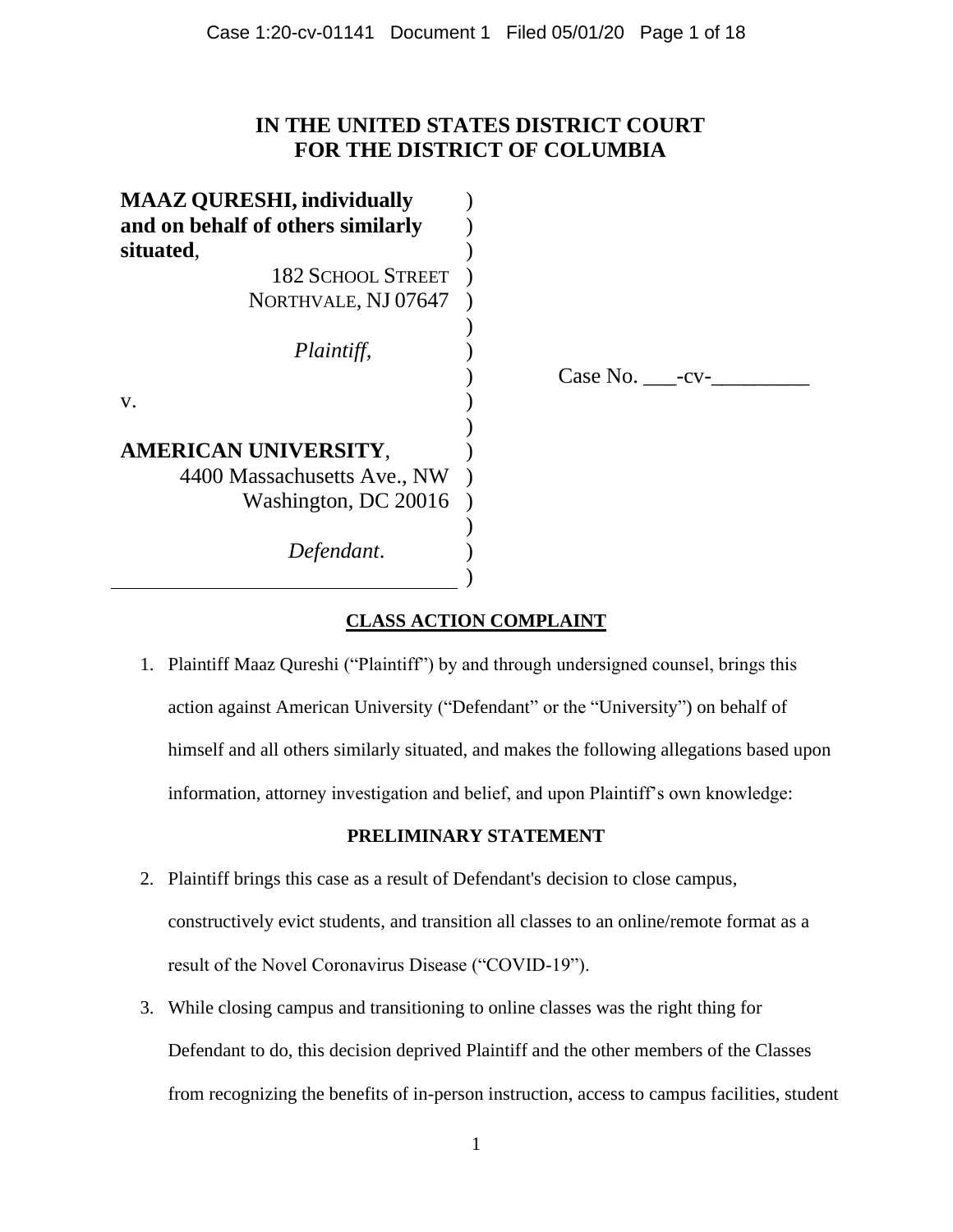#### Case 1:20-cv-01141 Document 1 Filed 05/01/20 Page 2 of 18

activities, and other benefits and services in exchange for which they had already paid fees and tuition.

- 4. Defendant has either refused to provide reimbursement for the tuition, fees and other costs that Defendant is no longer providing, or has provided inadequate and/or arbitrary reimbursement that does not fully compensate Plaintiff and members of the Class for their loss.
- 5. This action seeks refunds of the amount Plaintiff and other members of the Class are owed on a pro-rata basis, together with other damages as pled herein.

#### **PARTIES**

- 6. Defendant American University is an institution of higher learning located in the District of Columbia.
- 7. Upon information and belief, Defendant has an estimated endowment that exceeds \$676  $Million.<sup>1</sup>$
- 8. Moreover, upon information and belief, Defendant may be eligible to receive federal stimulus under the CARES Act. The Act directs that approximately 14 billion dollars be distributed to colleges and universities based upon enrollment and requires that institutions must use at least half of the funds they receive to provide emergency financial aid grants to students for expenses related to the disruption of campus operations due to COVID-19.
- 9. Plaintiff is an individual and a resident and citizen of the state of New Jersey.
- 10. Plaintiff is currently enrolled as a full time student in Defendant's undergraduate program, studying international relations.

<sup>1</sup> https://www.usnews.com/best-colleges/american-university-1434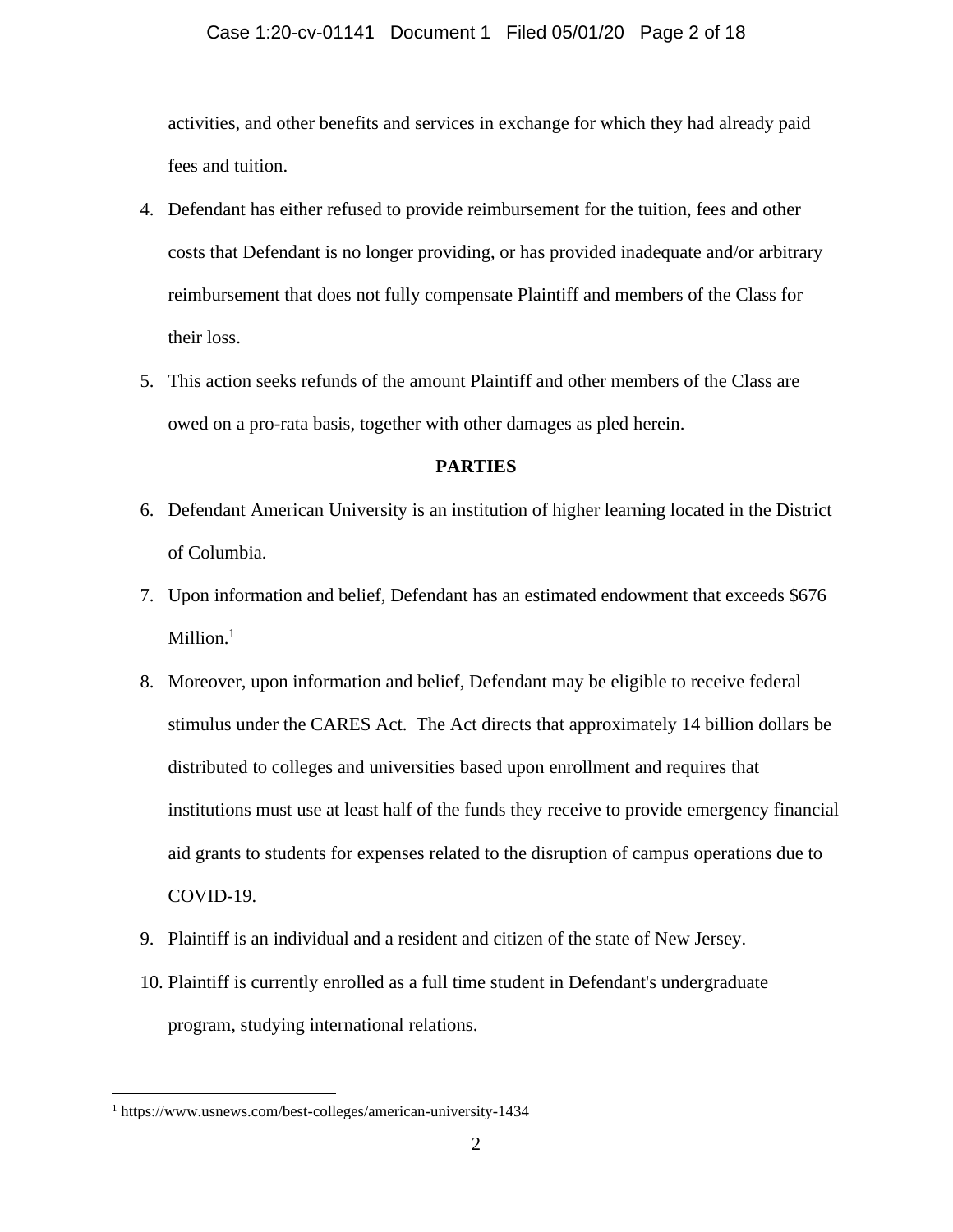- 11. Plaintiff has paid substantial tuition for the Spring 2020 semester either out of pocket or by utilizing student loan financing, or otherwise.
- 12. There are hundreds, if not thousands, of institutions of higher learning in this country.
- 13. Some institutions of higher learning provide curriculum and instruction that is offered on a remote basis through online programming which do not provide for physical attendance by the students.
- 14. Defendant's institution offers in person, hands on curriculum.
- 15. Plaintiff and members of the Proposed Tuition Class did not choose to attend another institution of higher learning, or to seek an online degree, but instead chose to attend Defendant's institution and enroll on an in-person basis.
- 16. Defendant markets the on campus experience as a benefit of enrollment.
- 17. For example, an entire page on Defendant's website is dedicated to "University Life" and touts such things as Greek life, athletics, and student organizations.<sup>2</sup>
- 18. Defendant also markets the benefits of their physical campus location, stating, "DC serves as a laboratory of learning for students."<sup>3</sup>
- 19. Common sense would dictate that the level and quality of instruction an educator can provide through an online format is lower than the level and quality of instruction that can be provided in person.
- 20. Moreover, the true college experience encompasses much more than just the credit hours and degrees. The college experience consists of:
	- i. Face to face interaction with professors, mentors, and peers;
	- ii. Access to facilities such as computer labs, study rooms, laboratories, libraries, etc;

 $3 \underline{\mathsf{Id}}$ .

<sup>2</sup> https://www.american.edu/universitylife/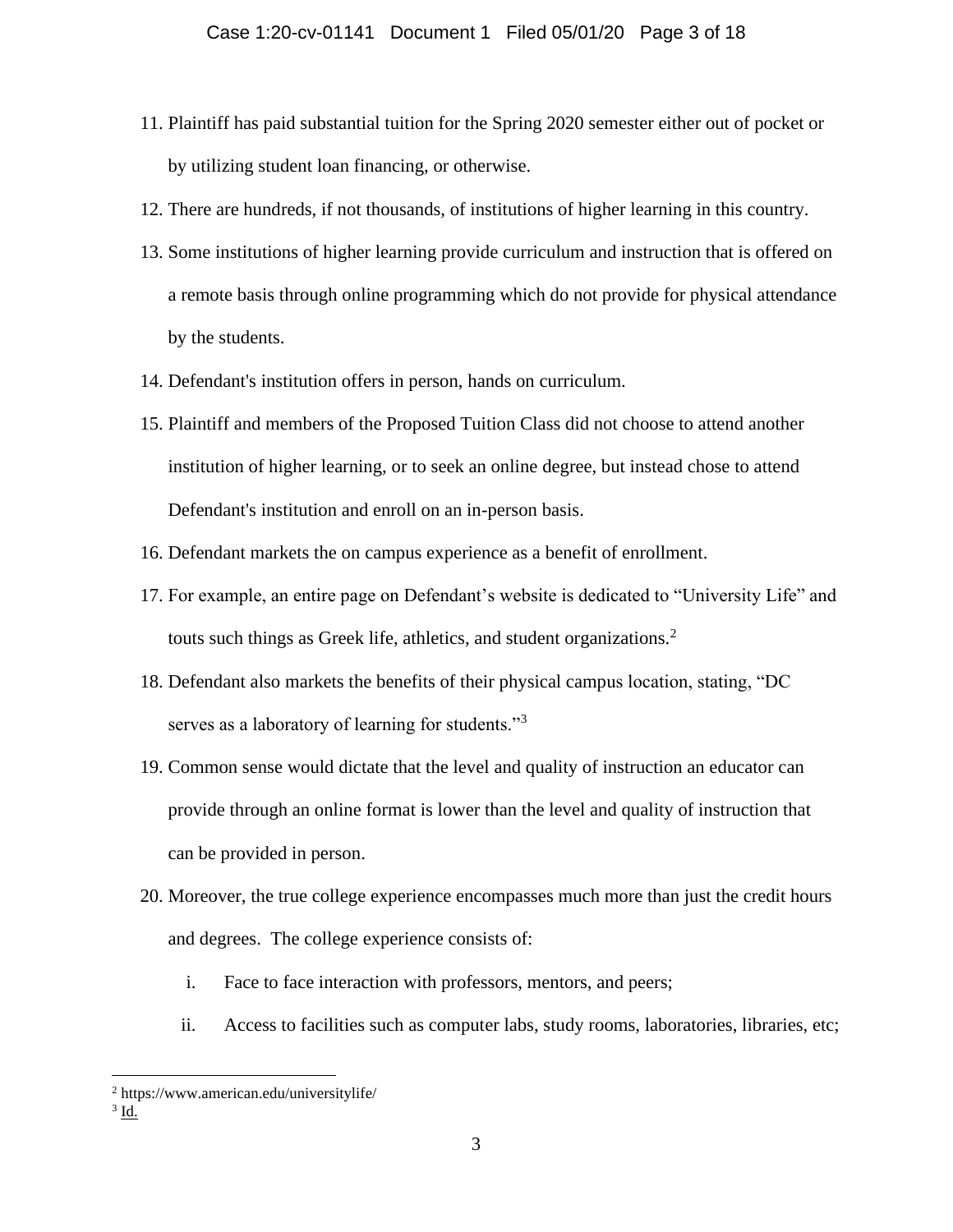- iii. Student governance and student unions;
- iv. Extra-curricular activities, groups, intramurals, etc;
- v. Student art, cultures, and other activities;
- vi. Social development and independence;
- vii. Hands on learning and experimentation; and
- viii. Networking and mentorship opportunities.
- 21. Plaintiff's education has transitioned from in-person hands on learning to online instruction.
- 22. Plaintiff's online instruction is not commensurate with the same classes being taught in person.
- 23. For example, few if any of Plaintiff's classes are currently being taught "live" in an online format. Some lectures are simply uploads of pre-recorded videos that do not allow for student/teacher interaction, and a number of classes are simply posting reading assignments with no video instruction at all.
- 24. In addition to tuition, Plaintiff was required to pay certain mandatory fees, including but not limited to:
	- a. Activity Fee;
	- b. Sports Center Fee;
	- c. Technology Fee; and
	- d. Metro U-Pass Fee
- 25. According to Defendant, the mandatory activity fee is intended to provide for student sponsored programs that "contribute significantly to the intellectual and social development of the student body, serve the university academic goals, encourage student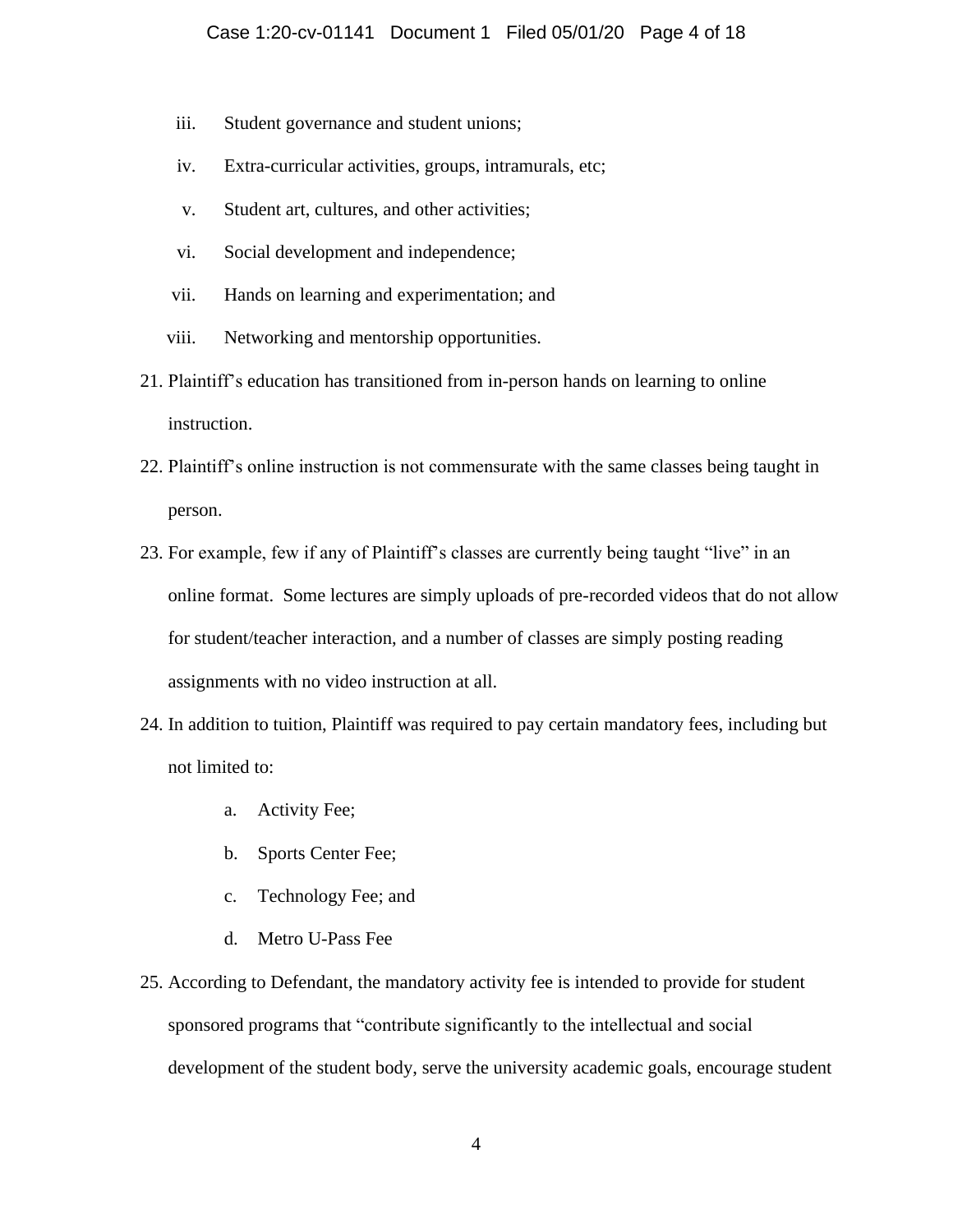participation and leadership, and enhance the general campus environment.<sup>4</sup>

- 26. Defendant's mandatory sports center fee provides registered students with "use [of] the entire sports center complex facilities, including the fitness center."<sup>5</sup>
- 27. Defendant's mandatory technology fee is intended to provide students with a number of physical, on-campus technological services such as "expanded computer lab…wireless connectivity…and faster internet connectivity."<sup>6</sup>
- 28. Defendant's Metro U-Pass fee is a mandatory fee charged to full time students enrolled in an on-campus program, which provides such students unlimited access to the Metrorail and Metrobus transportation network.<sup>7</sup>
- 29. As a result of being asked to leave campus and return home to New Jersey, Plaintiff no longer has the benefit of the services for which these fees have been paid. For example, Plaintiff cannot participate in on-campus student activities; has no access to the sports complex facilities or fitness center; has no access to campus computer labs or internet services; and has no need or ability to utilize the U-Pass transportation system.

#### **JURISDICTION AND VENUE**

- 30. This Court has jurisdiction over this action pursuant to the Class Action Fairness Act ("CAFA"), 28 U.S.C. § 1332(d), because at least one class member is of diverse citizenship from one Defendant, there are more than 100 Class members, and the aggregate amount in controversy exceeds \$5 million, exclusive of interest and costs.
- 31. This Court has personal jurisdiction over Defendant because Defendant is domiciled in the District of Columbia and conducts business in the District of Columbia.

 $^7$  Id.

<sup>4</sup> https://www.american.edu/finance/studentaccounts/tuition-and-fees-information.cfm

 $<sup>5</sup>$  Id.</sup>

 $^6$  Id.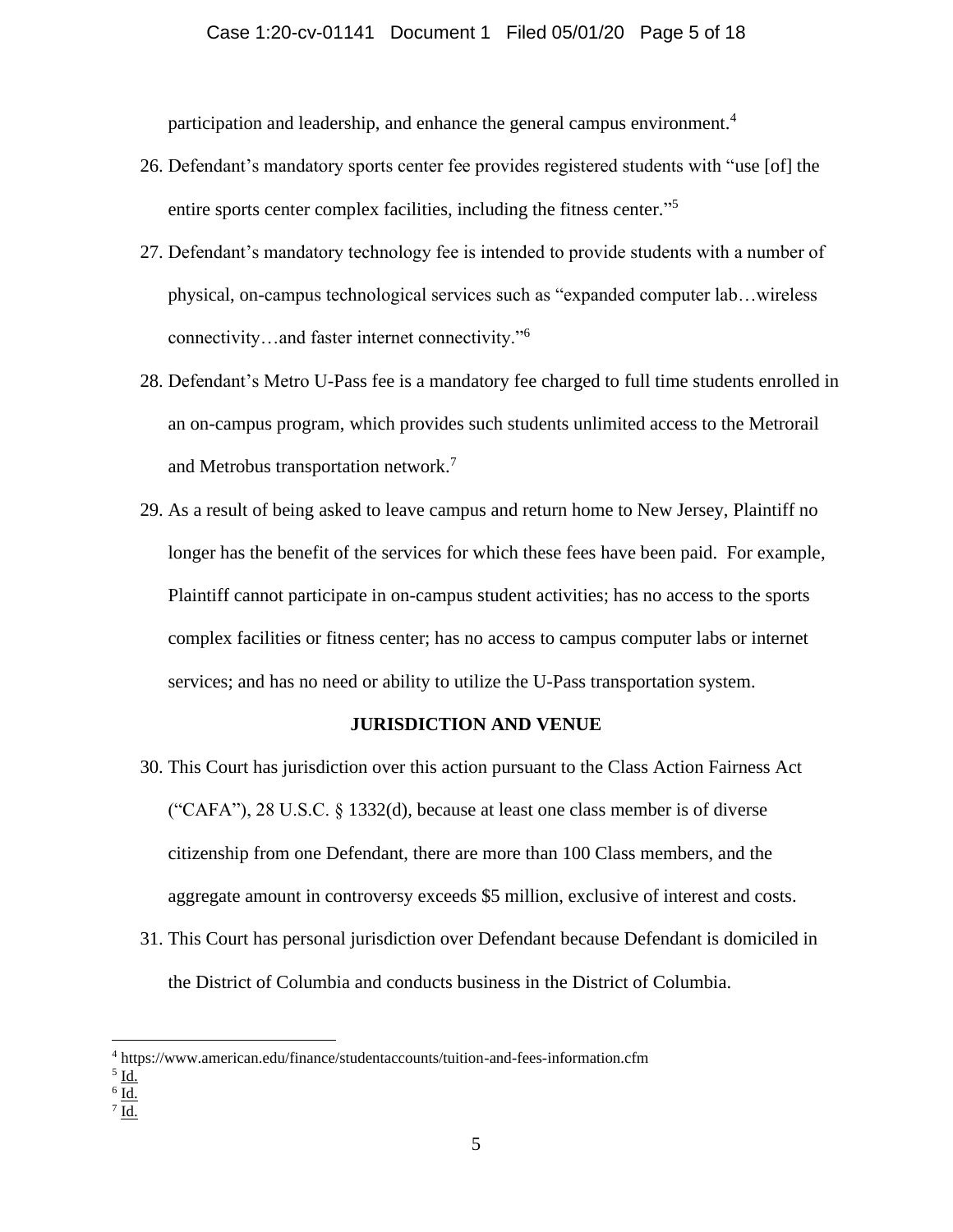32. Venue is proper in this District under 28 U.S.C. § 1391(b) because a substantial part of the events or omissions giving rise to the claims occurred in this District, and because Defendant is an institution domiciled and doing business in this District.

#### **FACTUAL ALLEGATIONS**

- 33. Upon information and belief, Defendant's Spring term began with the first day of classes on or about January 8, 2020.<sup>8</sup>
- 34. Upon information and belief, Defendant's Spring term was scheduled to conclude with the last day of examinations on or about May 5, 2020 and commencement ceremonies on May 8-10, 2020.<sup>9</sup>
- 35. Accordingly, Defendant's Spring semester was scheduled and contracted to consist of approximately 118 days.
- 36. Defendant's Spring break began on or about March 8, 2020 and was supposed to end on or about March 15, 2020, with students resuming in person classes on March 16, 2020.<sup>10</sup>
- 37. However, as a result of the COVID-19 pandemic, Defendant announced major changes to this schedule in an announcement from the University's President on March 10, 2020. The University announced that Spring break would be extended for 2 days through March 16 and 17, and that classes would resume on March 18, 2020 in a fully online format. $11$
- 38. Originally, classes were only scheduled to move online through April 3, 2020,  $12$  but on March 12, 2020, the University announced that the transition to online instruction would

<sup>8</sup> https://www.american.edu/provost/registrar/academiccalendar/academic-calendar-2019-2020.cfm  $^9$  Id.

 $10$  Id.

<sup>&</sup>lt;sup>11</sup> https://www.american.edu/president/announcements/march-10-2020.cfm

 $^{12}$   $\underline{\text{Id}}$ .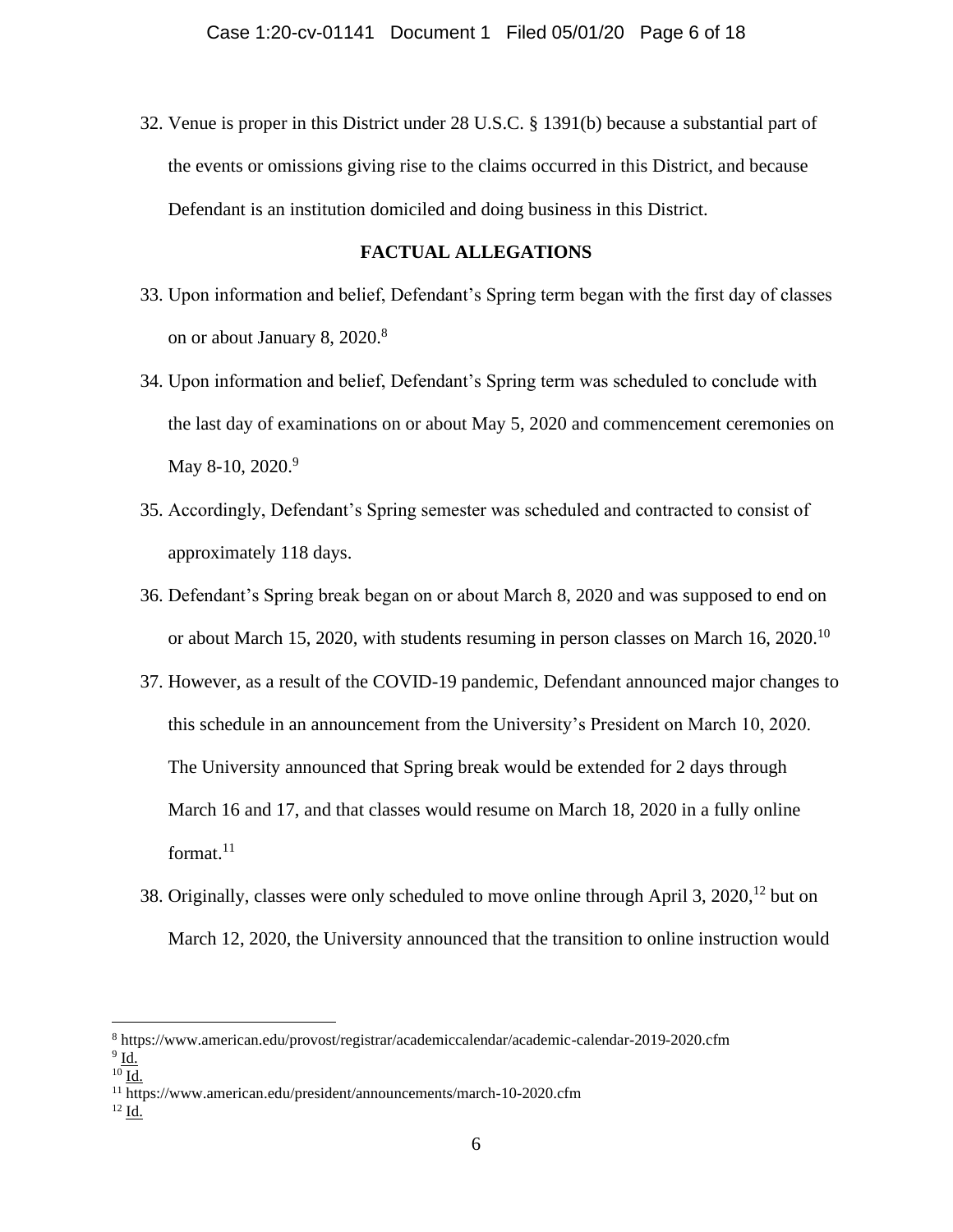remain through the end of the Spring semester.<sup>13</sup>

- 39. In this same announcement, students were "strongly encouraged" to "depart campus as soon as possible" and all University sponsored events (both on and off campus) were suspended.<sup>14</sup>
- 40. In a separate announcement of the same day (March 12, 2020), the University Provost further encouraged students (both those living on and off campus) to return to their permanent homes, stating "there will not be campus activities."<sup>15</sup>
- 41. Accordingly, Plaintiff and Members of the proposed Classes were deprived of approximately 42% of the in-person instruction, activities, and on-campus services for which they had bargained and already paid.
- 42. Nonetheless, the University has refused and continues to refuse to offer any pro-rated discount or refund on Spring tuition.
- 43. Although Defendant is still offering some level of academic instruction via online classes, Plaintiffs and members of the proposed Class have been and will be deprived of the benefits of on campus learning as set forth more fully above.
- 44. Moreover, the value of any degree issued on the basis of online or pass/fail classes will be diminished for the rest of their lives.
- 45. The University Provost acknowledged to students that off-campus, online instruction was not an adequate substitute for the on-campus experience:<sup>16</sup>

<sup>13</sup> https://www.american.edu/president/announcements/march-12-2020.cfm

<sup>14</sup> Id.

<sup>15</sup> https://www.american.edu/ocl/3-12-covid.cfm

<sup>16</sup> https://www.american.edu/ocl/3-12-covid.cfm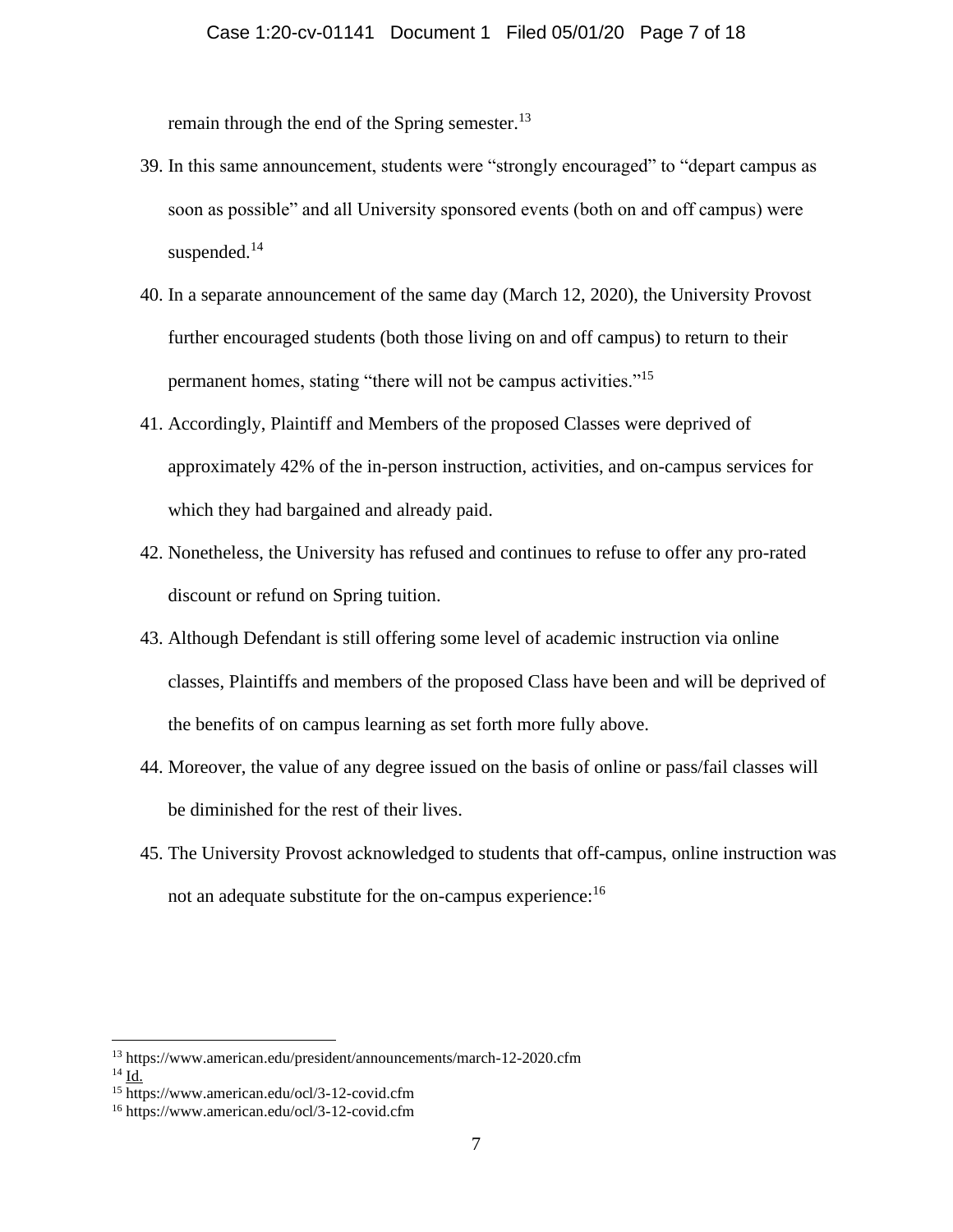First, though, let me acknowledge what this transition means to all of us. I'm heartbroken that you will not be able to be on campus to finish the year (and, for many, your AU careers) in the cherished company of your friends and classmates. All of you have had so much going on and planned this semester that would have made being together in person so important and special - events, internships, activities, shared projects, personal plans.

- 46. Likewise, the University has acknowledged that the monetary value of online classes is not commensurate with in-person classes.
- 47. Although Defendant has refused and continues to refuse to reduce tuition for Spring semester students, the University has announced that students expecting to take Summer classes in person (who will now be forced to take them online) will be given a 10% discount on tuition: $17$

# **Stay Home, Learn Together This Summer. New Payment Plan Available**

To safeguard the well-being of our community, our 2020 summer programs will be conducted online. We're introducing a new payment plan, offering a 10 percent discount, and expanding our course catalog to help you make the most of your summer.

- 48. Upon information and belief, the only difference between Defendant's decision to discount online classes for the Summer and not discount online classes for the Spring is that Defendant has already collected tuition for the Spring Semester and the Spring Semester students have no recourse, whereas Defendant has not yet collected tuition for the Summer term and Defendant knows many students will not agree to pay full price tuition for online classes during that upcoming term.
- 49. Likewise, Plaintiff and members of the proposed Fees Class have been and will be

<sup>17</sup> https://www.american.edu/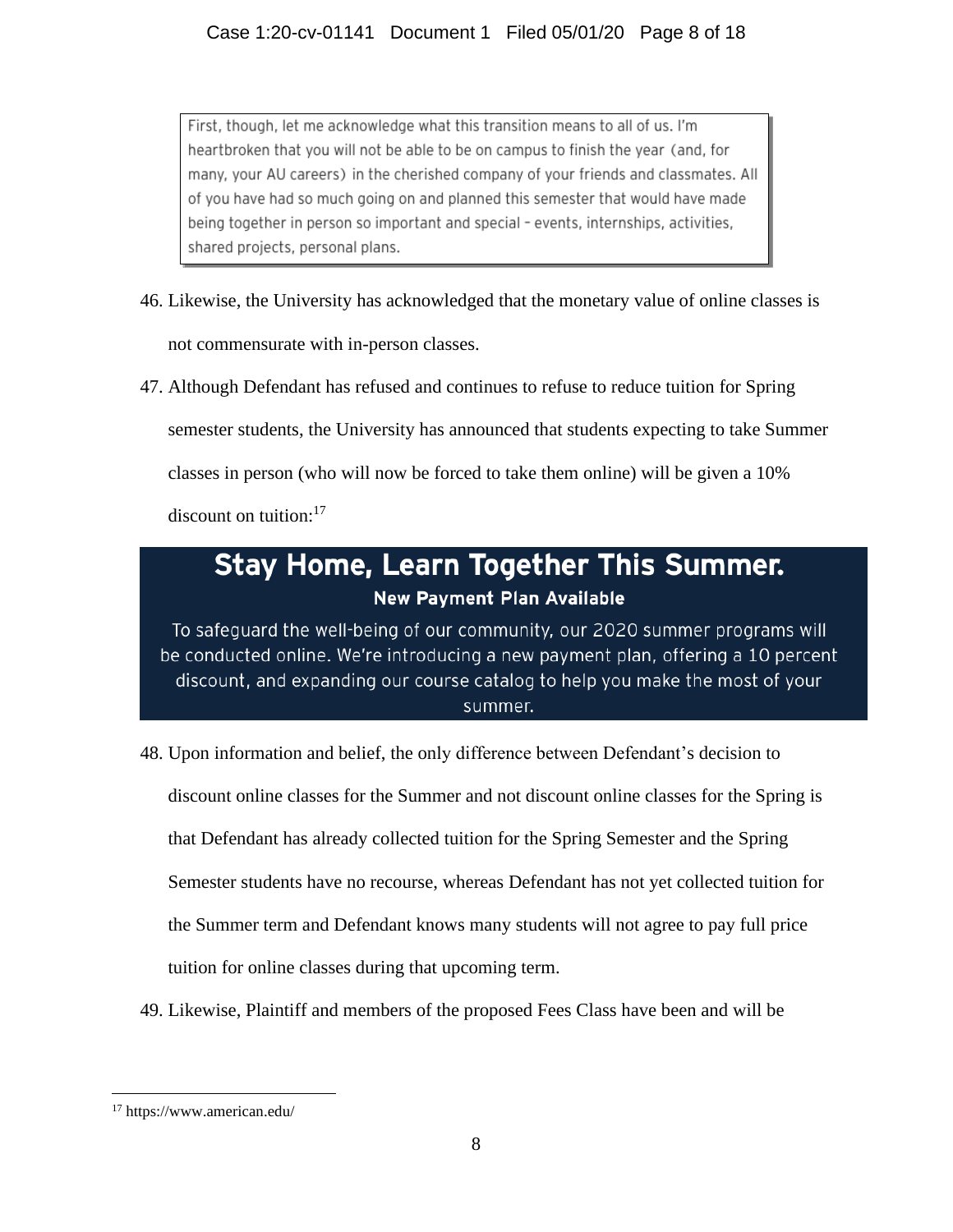deprived of utilizing services for which they have already paid, such as access to campus

facilities, and other opportunities as described above.

50. Nonetheless, Defendant has refused and continues to refuse to pro-rate or refund any

portion of the mandatory fees set forth in Paragraph 24:<sup>18</sup>



# **CLASS ACTION ALLEGATIONS**

51. Plaintiff brings this action on behalf of himself and as a class action, pursuant to the

provisions of Rule 23 of the Federal Rules of Civil Procedure on behalf of the following

Classes:

# **The Tuition Class:**

All people who paid tuition for or on behalf of students enrolled in classes at the University for the Spring 2020 semester who were denied live in-person instruction and forced to use online distance learning platforms for the latter portion of that semester.

# **The Fees Class:**

<sup>18</sup> https://www.american.edu/coronavirus/faq-finances-and-student-services.cfm#proratedfees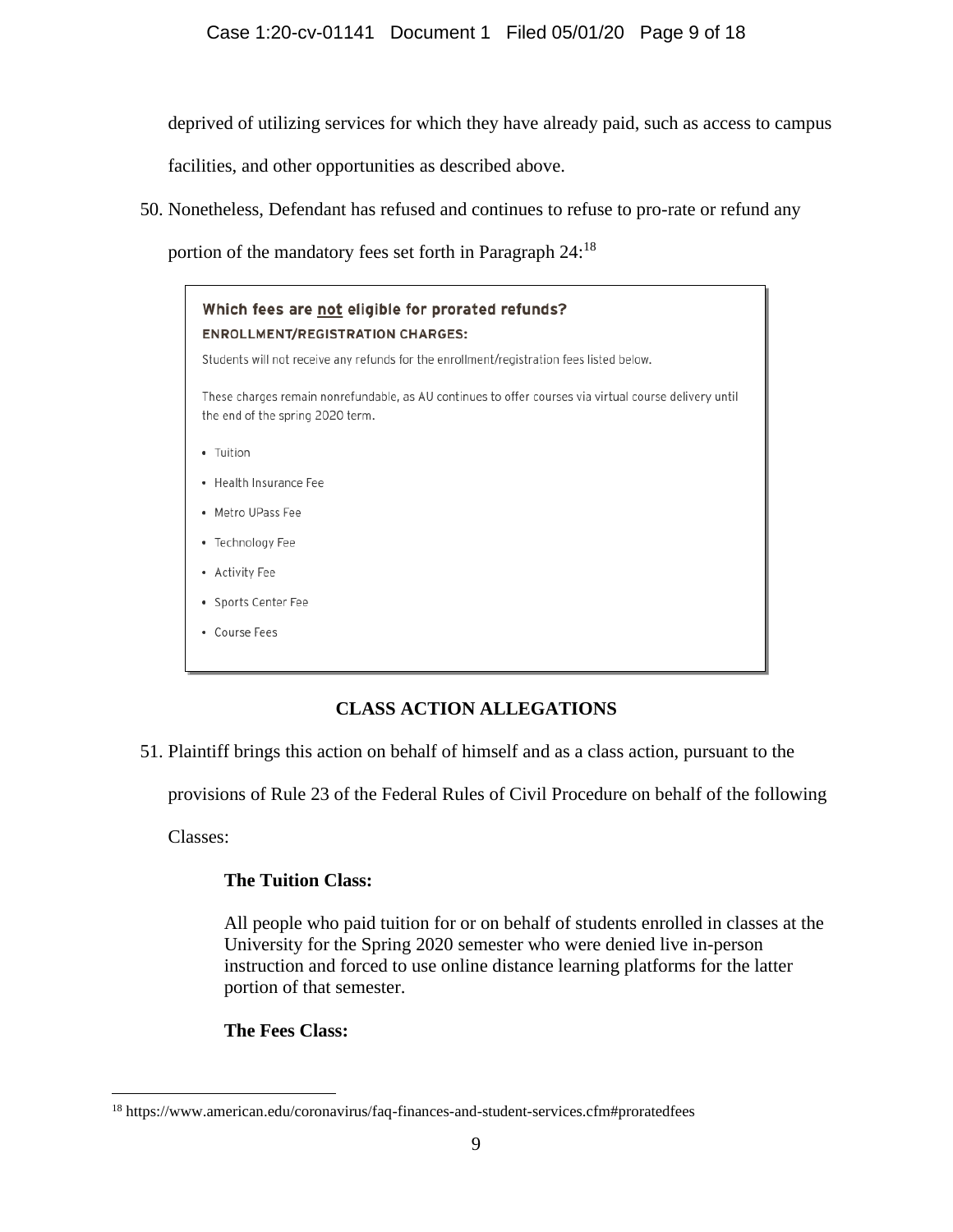#### Case 1:20-cv-01141 Document 1 Filed 05/01/20 Page 10 of 18

All people who paid fees for or on behalf of students enrolled in classes at the University for the Spring 2020 semester.

- 52. Excluded from the Classes are The Board of Regents of Trustees of American University and any of their respective members, affiliates, parents, subsidiaries, officers, directors, employees, successors, or assigns; and the judicial officers, and their immediate family members, and Court staff assigned to this case. Plaintiffs reserve the right to modify or amend the Class definitions, as appropriate, during the course of this litigation.
- 53. Certification of Plaintiff's claims for class-wide treatment is appropriate because Plaintiff can prove the elements of his claims on a class-wide basis using the same evidence as would be used to prove those elements in individual actions alleging the same claims.
- 54. This action has been brought and may be properly maintained on behalf of the Class proposed herein under Federal Rule of Civil Procedure 23.

#### **Numerosity: Fed. R. Civ. P. 23(a)(1)**

55. The members of the Class are so numerous and geographically dispersed that individual joinder of all Class members is impracticable. Plaintiff is informed and believes there are thousands of members of the Class, the precise number being unknown to Plaintiff, but such number being ascertainable from Defendant's records. Class members may be notified of the pendency of this action by recognized, Court-approved notice dissemination methods, which may include U.S. mail, electronic mail, internet postings, and/or published notice.

#### **Commonality and Predominance: Fed. R. Civ. P. 23(a)(2)**

56. This action involves common questions of law and fact, which predominate over any questions affecting individual Class members, including, without limitation: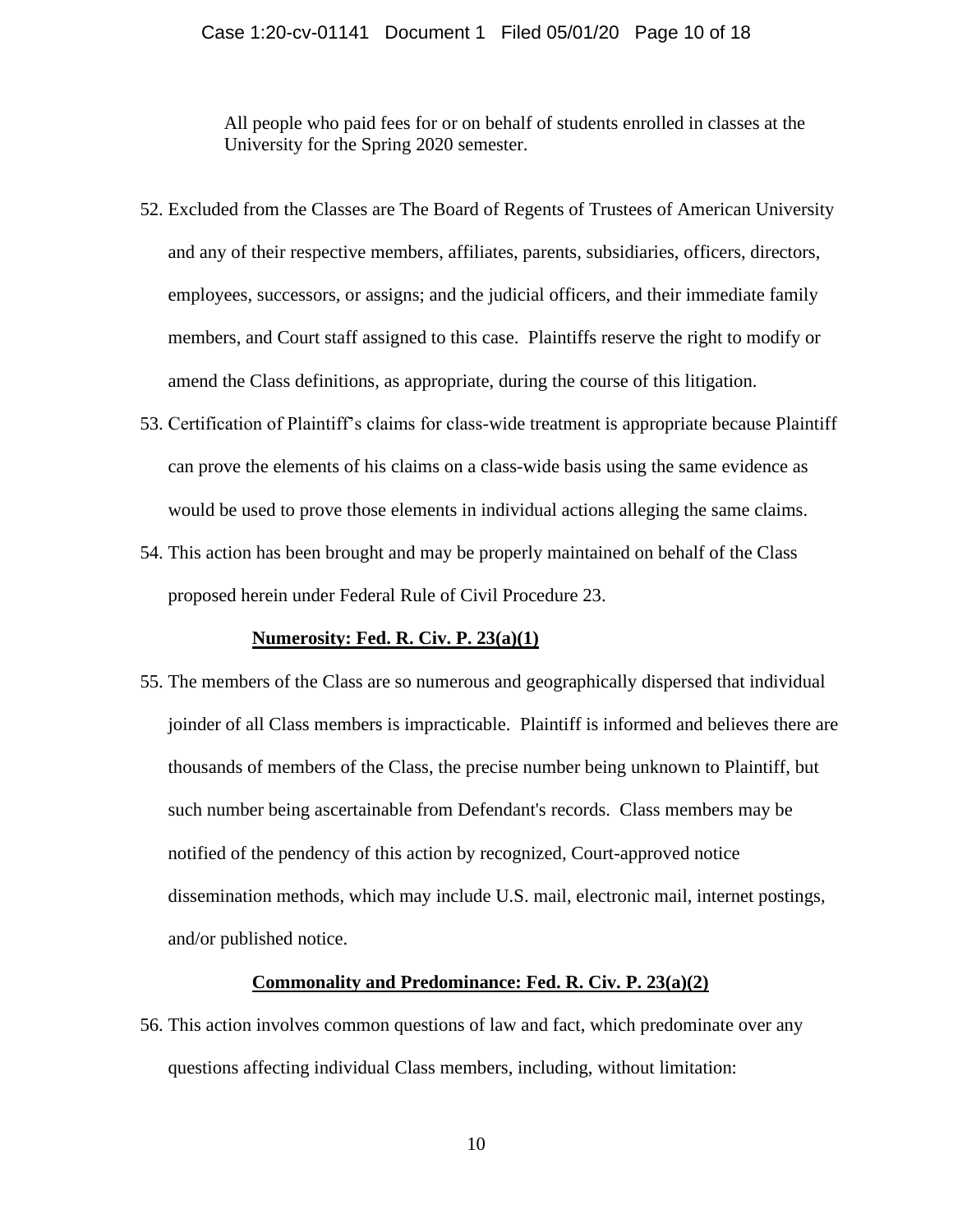- ix. Whether Defendant engaged in the conduct alleged herein;
- x. Whether there is a difference in value between online distance learning and live in-person instruction;
- xi. Whether Defendant breached its contracts with Plaintiff and the other members of the Tuition Class by retaining the portion of their tuition representing the difference between the value of online distance learning and live in-person instruction;
- xii. Whether Defendant was unjustly enriched by retaining tuition payments of Plaintiff and the Tuition Class representing the difference between the value of online distance learning and live in-person instruction;
- xiii. Whether Defendant breached its contracts with Plaintiff and the other members of the Fees Class by retaining fees without providing the services the fees were intended to cover;
- xiv. Whether Defendant was unjustly enriched by retaining fees of Plaintiff and the other members of the Fees Class without providing the services the fees were intended to cover;
- xv. Whether certification of any or all of the classes proposed herein is appropriate under Fed. R. Civ. P. 23;
- xvi. Whether Class members are entitled to declaratory, equitable, or injunctive relief, and/or other relief; and
- xvii. The amount and nature of relief to be awarded to Plaintiff and the other Class members.

#### **Typicality: Fed. R. Civ. P. 23(a)(3)**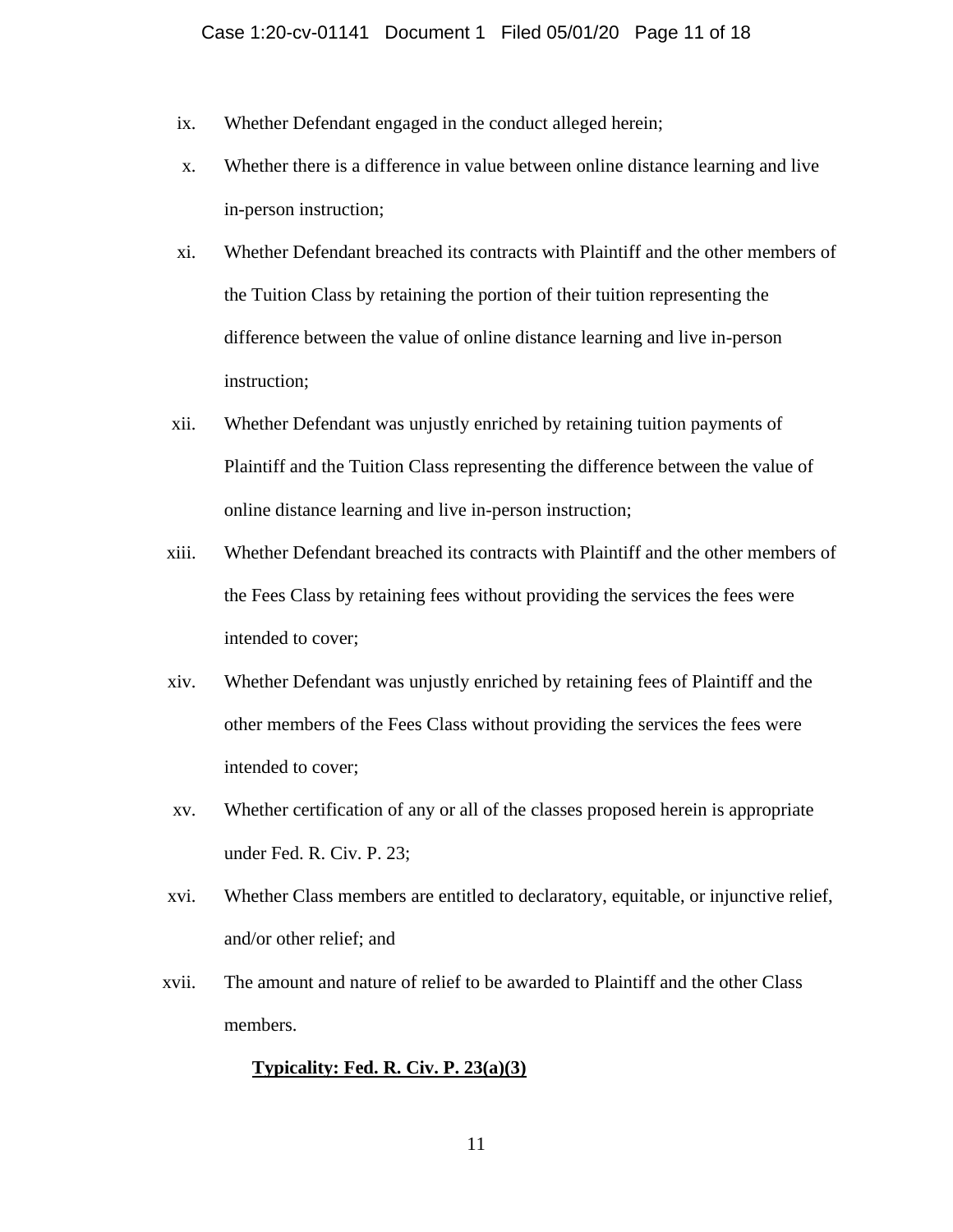57. Plaintiff's claim is typical of the other Class member's claims because, among other things, all Class members were similarly situated and were comparably injured through Defendant's wrongful conduct as set forth herein.

#### **Adequacy: Fed. R. Civ. P. 23(a)(4)**

58. Plaintiff is an adequate Class representative because his interests do not conflict with the interests of other members of the Class he seeks to represent. Plaintiff has retained counsel competent and experienced in complex litigation; and Plaintiff intends to prosecute the action vigorously. The Class's interests will be fairly and adequately protected by Plaintiff and his counsel.

#### **Superiority: Fed. R. Civ. P. 23(b)(3)**

- 59. A class action is superior to any other available means for the fair and efficient adjudication of this controversy, and no unusual difficulties are likely to be encountered in the management of this class action. The damages or other financial detriment suffered by Plaintiff and other Class members are relatively small compared to the burden and expense that would be required to individually litigate their claims against Defendant, so it would be impracticable for members of the Class to individually seek redress for Defendant's wrongful conduct.
- 60. Even if Class members could afford individual litigation, the Court system likely could not. Individualized litigation creates a potential for inconsistent or contradictory judgments, and increases the delay and expense to all parties and the court system. By contrast, the class action device presents far fewer management difficulties and provides the benefits of single adjudication, economy of scale, comprehensive supervision by a single court, and finality of the litigation.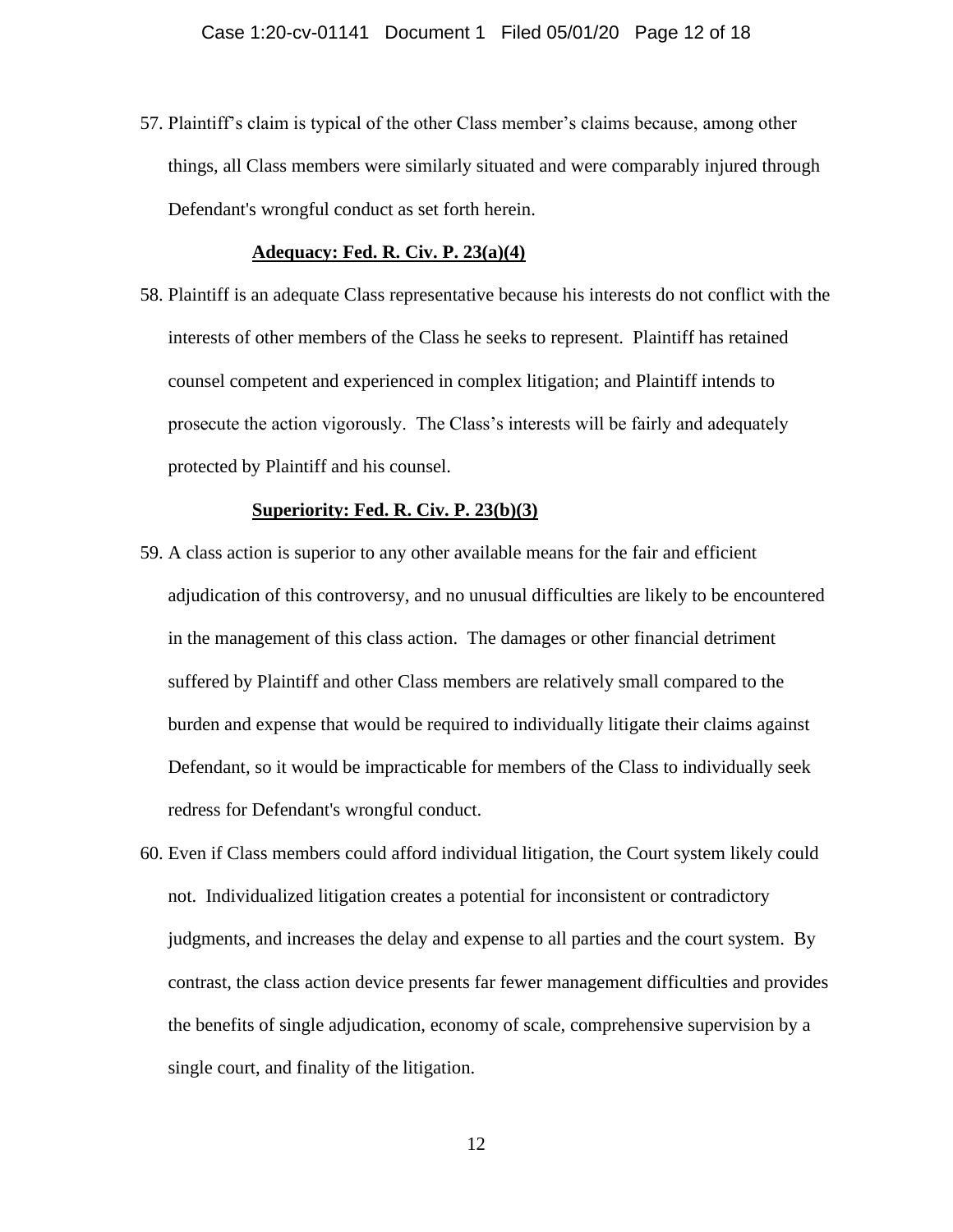### **Certification of Specific Issues: Fed. R. Civ. P. 23(c)(4)**

61. To the extent that a Class does not meet the requirements of Rules  $23(b)(2)$  or (b)(3),

Plaintiff seeks the certification of issues that will drive the litigation toward resolution.

#### **Declaratory and Injunctive Relief: Fed. R. Civ. P. 23(b)(2)**

62. The University has acted or refused to act on grounds generally applicable to Plaintiff and the other Class members, thereby making appropriate final injunctive relief and declaratory relief, as described herein, with respect to the Class members as a whole.

## **FOR A FIRST COLLECTIVE CAUSE OF ACTION BREACH OF CONTRACT (Plaintiff and Other Members of the Tuition Class)**

- 63. Plaintiff incorporates by reference all preceding allegations as though fully set forth herein.
- 64. Plaintiff brings this count on behalf of himself and other members of the Tuition Class.
- 65. Plaintiff and the Tuition Class entered into contracts with the University which provided that Plaintiff and other members of the Tuition Class would pay tuition for or on behalf of students and, in exchange, the University would provide live in-person instruction in a physical classroom.
- 66. Plaintiff and other members of the Tuition Class fulfilled their end of the bargain when they paid tuition for the Spring 2020 semester either out-of-pocket or by using student loan financing, or otherwise.
- 67. The University breached the contract with Plaintiff and the Tuition Class by moving all classes for the Spring 2020 semester to online distance learning platforms, without reducing or refunding tuition accordingly.
- 68. The University retained tuition monies paid by Plaintiff and other members of the Tuition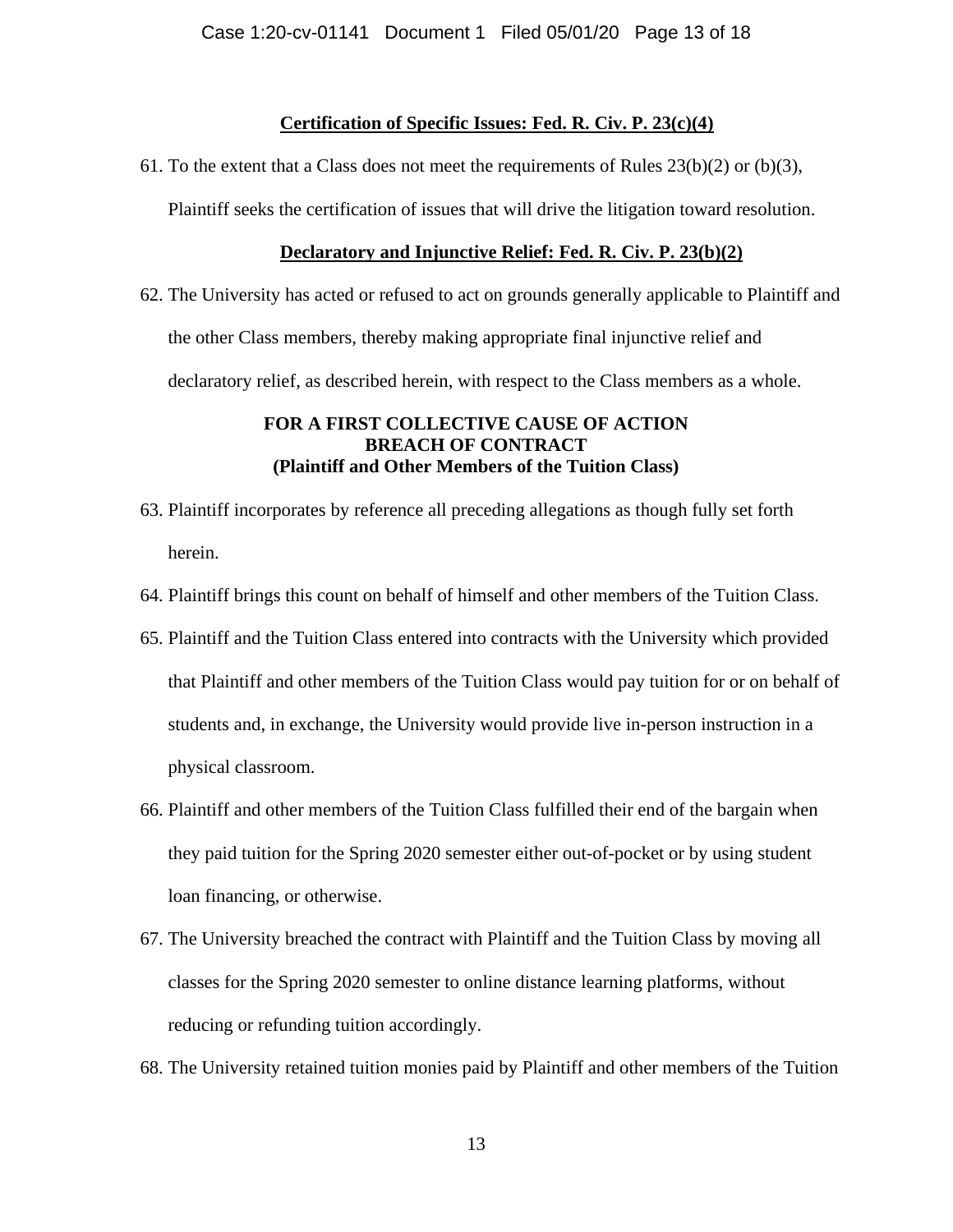Class, without providing them the full benefit of their bargain.

- 69. Plaintiff and other members of the Tuition Class have suffered damage as a direct and proximate result of Defendant's breach, including but not limited to being deprived of the value of the services the tuition was intended to cover, namely live in-person instruction in a physical classroom.
- 70. As a direct and proximate result of Defendant's breach, Plaintiff and the Tuition Class are legally and equitably entitled to damages, to be decided by the trier of fact in this action, to include but not be limited to disgorgement of the difference between the value of the online learning which is being provided versus the value of the live in-person instruction in a physical classroom that was contracted for.

## **FOR A SECOND COLLECTIVE CAUSE OF ACTION UNJUST ENRICHMENT (Plaintiff and Other Members of the Tuition Class)**

- 71. Plaintiff incorporates by reference all preceding allegations as though fully set forth herein.
- 72. Plaintiff brings this count on behalf of himself and other members of the Tuition Class.
- 73. The University has received a benefit at the expense of Plaintiff and other members of the Tuition Class to which it is not entitled.
- 74. Plaintiff and other members of the Tuition Class paid substantial tuition for live in-person instruction in physical classrooms and did not receive the full benefit of the bargain.
- 75. Plaintiff and other members of the Tuition Class conferred this benefit on Defendant when they paid the tuition.
- 76. Defendant has realized this benefit by accepting such payment.
- 77. Defendant has retained this benefit, even though Defendant has failed to provide the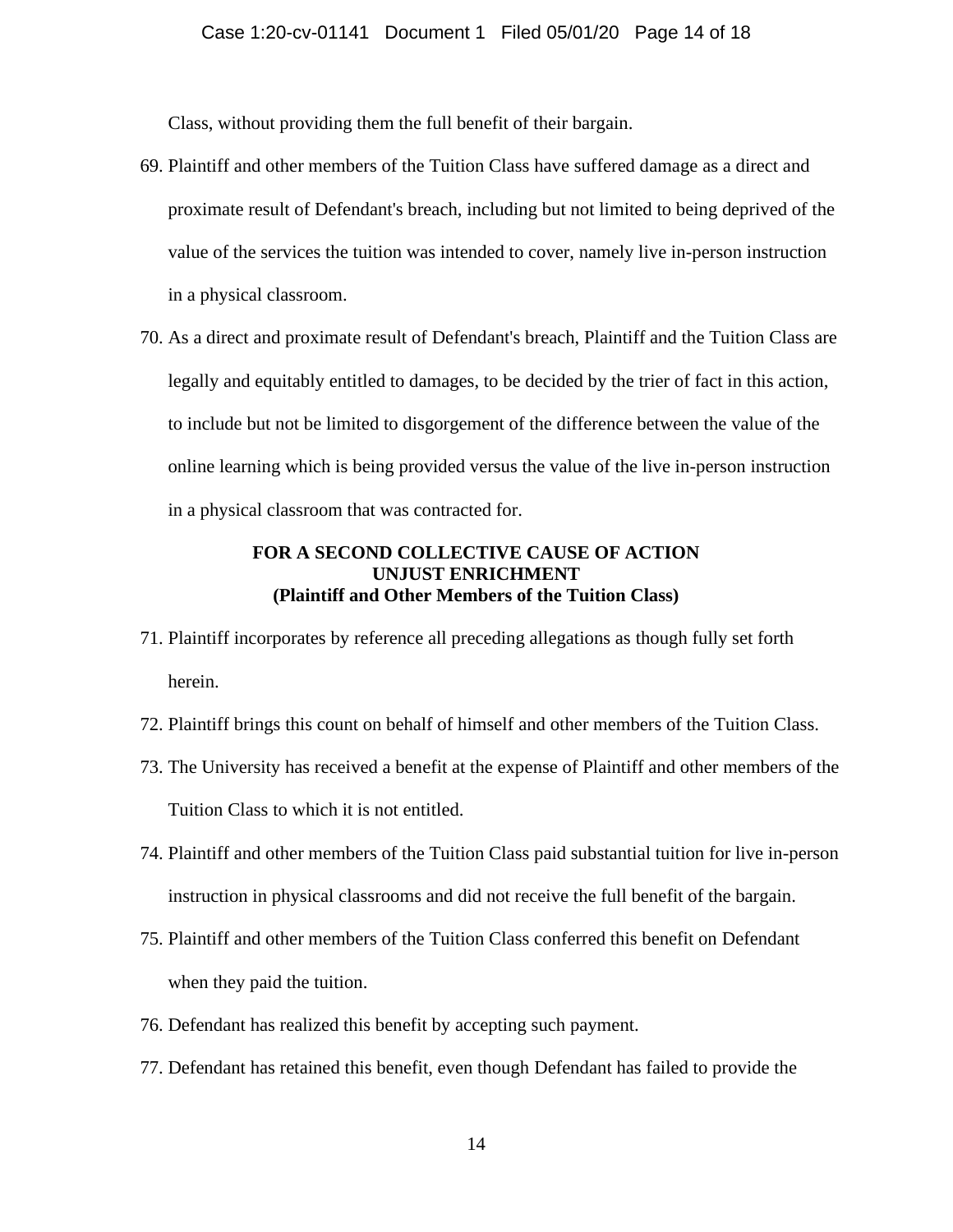services for which the tuition was collected, making Defendant's retention unjust under the circumstances.

- 78. Equity and good conscience requires that the University return a portion of the monies paid in tuition to Plaintiff and other members of the Tuition Class.
- 79. Defendant should be required to disgorge this unjust enrichment.

## **FOR A THIRD COLLECTIVE CAUSE OF ACTION BREACH OF CONTRACT (Plaintiff and Other Members of the Fees Class)**

- 80. Plaintiff incorporates by reference all preceding allegations as though fully set forth herein.
- 81. Plaintiff brings this count on behalf of himself and other members of the Fees Class.
- 82. Plaintiff and the Fees Class entered into contracts with the University which provided that Plaintiff and other members of the Fees Class would pay certain fees for or on behalf of students and, in exchange, the University would provide services related to those fees, such as access to student activities, athletics, wellness centers, libraries, etc.
- 83. Plaintiff and other members of the Fees Class fulfilled their end of the bargain when they paid these fees for the Spring 2020 semester either out-of-pocket or by using student loan financing, or otherwise.
- 84. The University breached the contract with Plaintiff and the Fees Class by moving all classes for the Spring 2020 semester to online distance learning platforms, constructively evicting students from campus, and closing most campus buildings and facilities.
- 85. The University retained fees paid by Plaintiff and other members of the Fees Class, without providing them the full benefit of their bargain.
- 86. Plaintiff and other members of the Fees Class have suffered damage as a direct and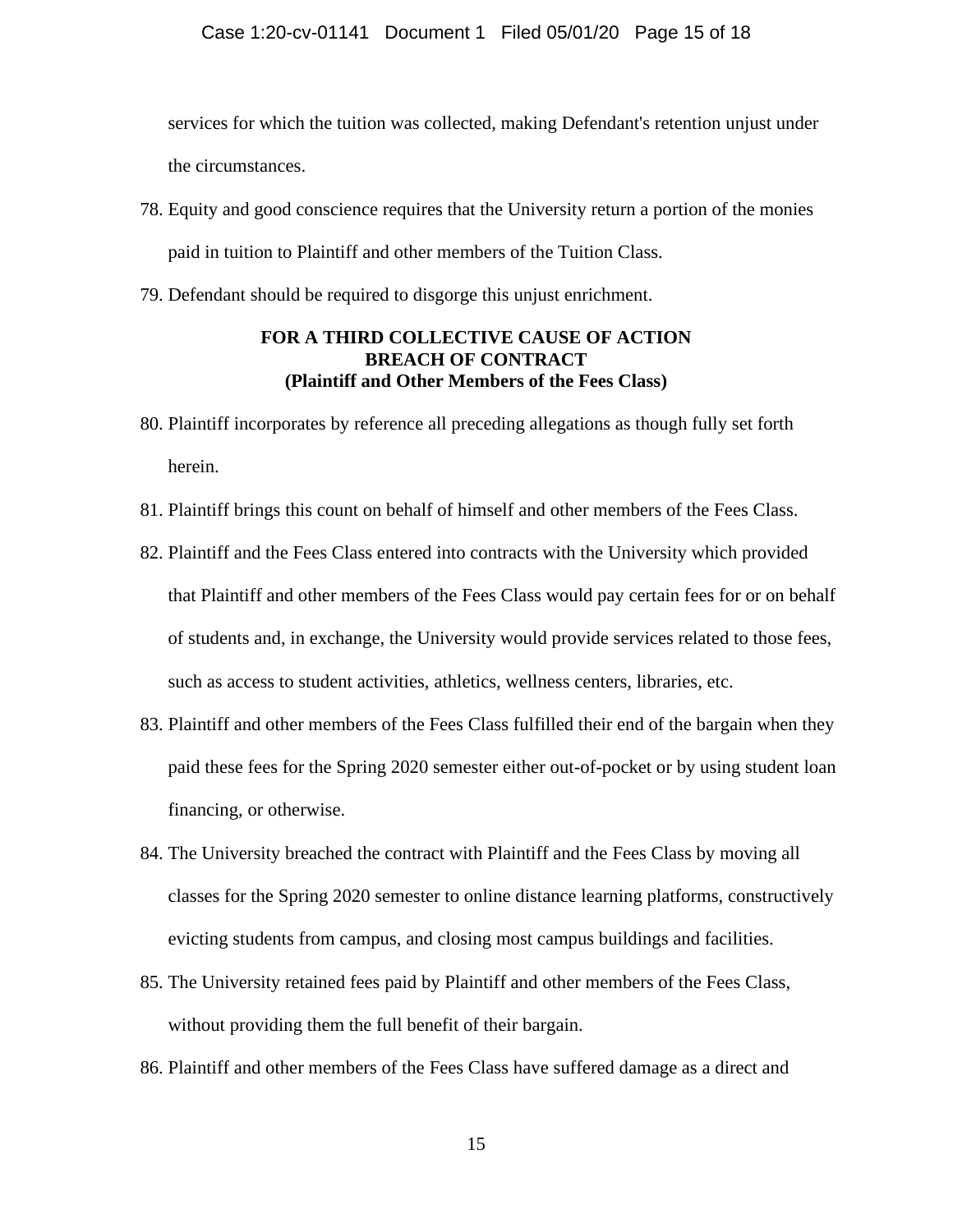proximate result of Defendant's breach, including but not limited to being deprived of the value of the benefits and services the fees were intended to cover.

87. As a direct and proximate result of Defendant's breach, Plaintiff and the Fees Class are legally and equitably entitled to damages, to be decided by the trier of fact in this action, to include but not be limited to disgorgement of the pro-rata amount of fees that was collected but for which services were not provided.

## **FOR A FOURTH COLLECTIVE CAUSE OF ACTION UNJUST ENRICHMENT (Plaintiff and Other Members of the Fees Class)**

- 88. Plaintiff incorporates by reference all preceding allegations as though fully set forth herein.
- 89. Plaintiff brings this count on behalf of himself and other members of the Fees Class.
- 90. The University has received a benefit at the expense of Plaintiff and other members of the Fees Class to which it is not entitled.
- 91. Plaintiff and other members of the Fees Class paid substantial student fees for on campus benefits and services and did not receive the full benefit of the bargain.
- 92. Plaintiff and other members of the Fees Class conferred this benefit on Defendant when they paid the fees.
- 93. Defendant has realized this benefit by accepting such payment.
- 94. Defendant has retained this benefit, even though Defendant has failed to provide the services for which the fees were collected, making Defendant's retention unjust under the circumstances.
- 95. Equity and good conscience requires that the University return a pro-rata portion of the monies paid in fees to Plaintiff and other members of the Fees Class.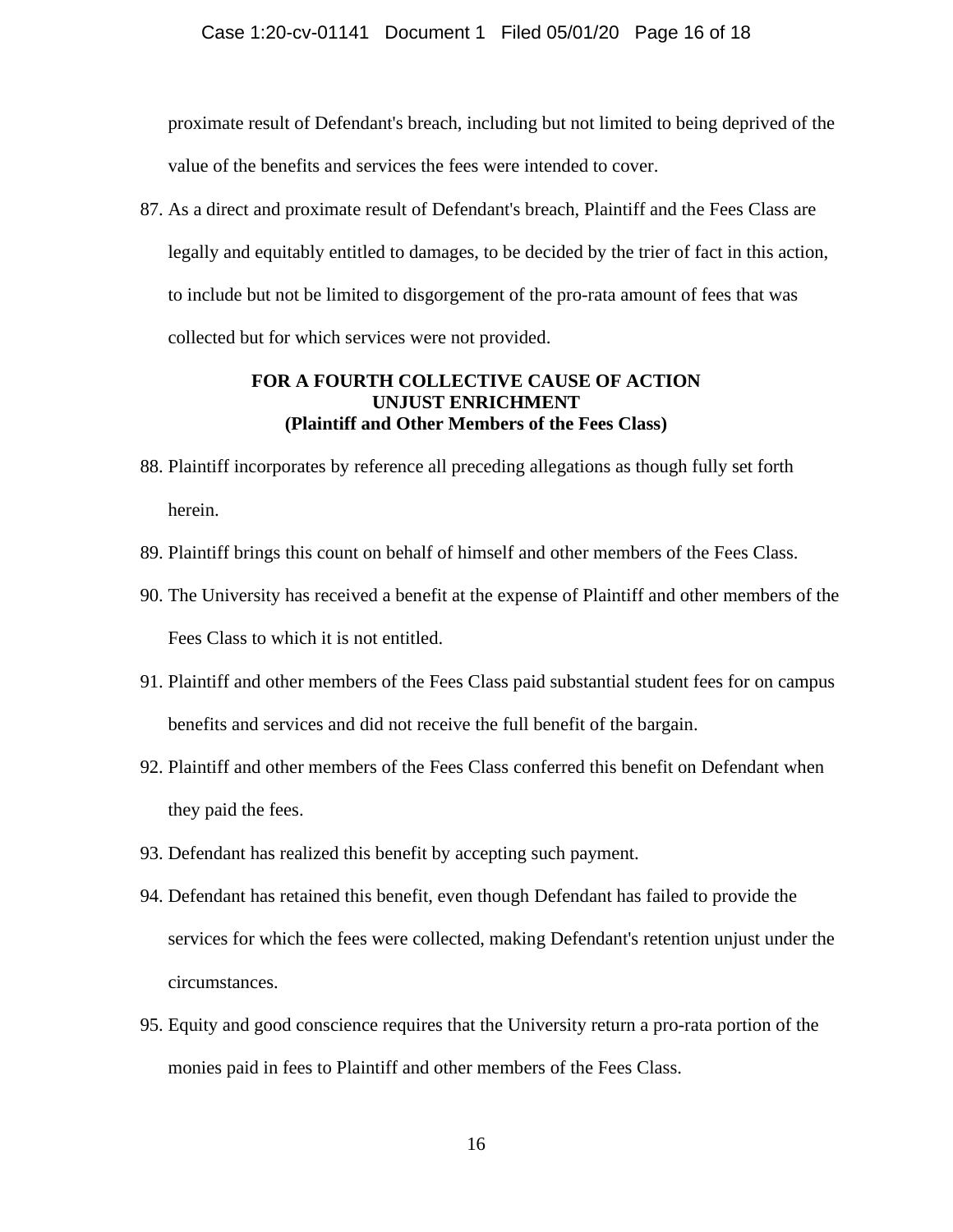96. Defendant should be required to disgorge this unjust enrichment.

### **PRAYER FOR RELIEF**

**WHEREFORE**, Plaintiff, individually and on behalf of members of the Class(es), pray for judgment in their favor and against Defendant as follows:

a. Certifying the Classes as proposed herein, designating Plaintiff as Class representative, and appointing undersigned counsel as Class Counsel;

b. Declaring that Defendant is financially responsible for notifying the Class members of the pendency of this action;

c. Declaring that Defendant has wrongfully kept monies paid for tuition and fees;

d. Requiring that Defendant disgorge amounts wrongfully obtained for tuition and fees;

e. Awarding injunctive relief as permitted by law or equity, including enjoining Defendant from retaining the pro-rated, unused monies paid for tuition and fees;

f. Scheduling a trial by jury in this action;

g. Awarding Plaintiff's reasonable attorney's fees, costs and expenses, as permitted by law;

h. Awarding pre and post judgment interest on any amounts awarded, as permitted by law; and

i. Awarding such other and further relief as may be just and proper.

#### **DEMAND FOR JURY TRIAL**

Pursuant to Rule 38 of the Federal Rules of Civil Procedure, Plaintiff demands trial by jury in this action of all issues so triable.

17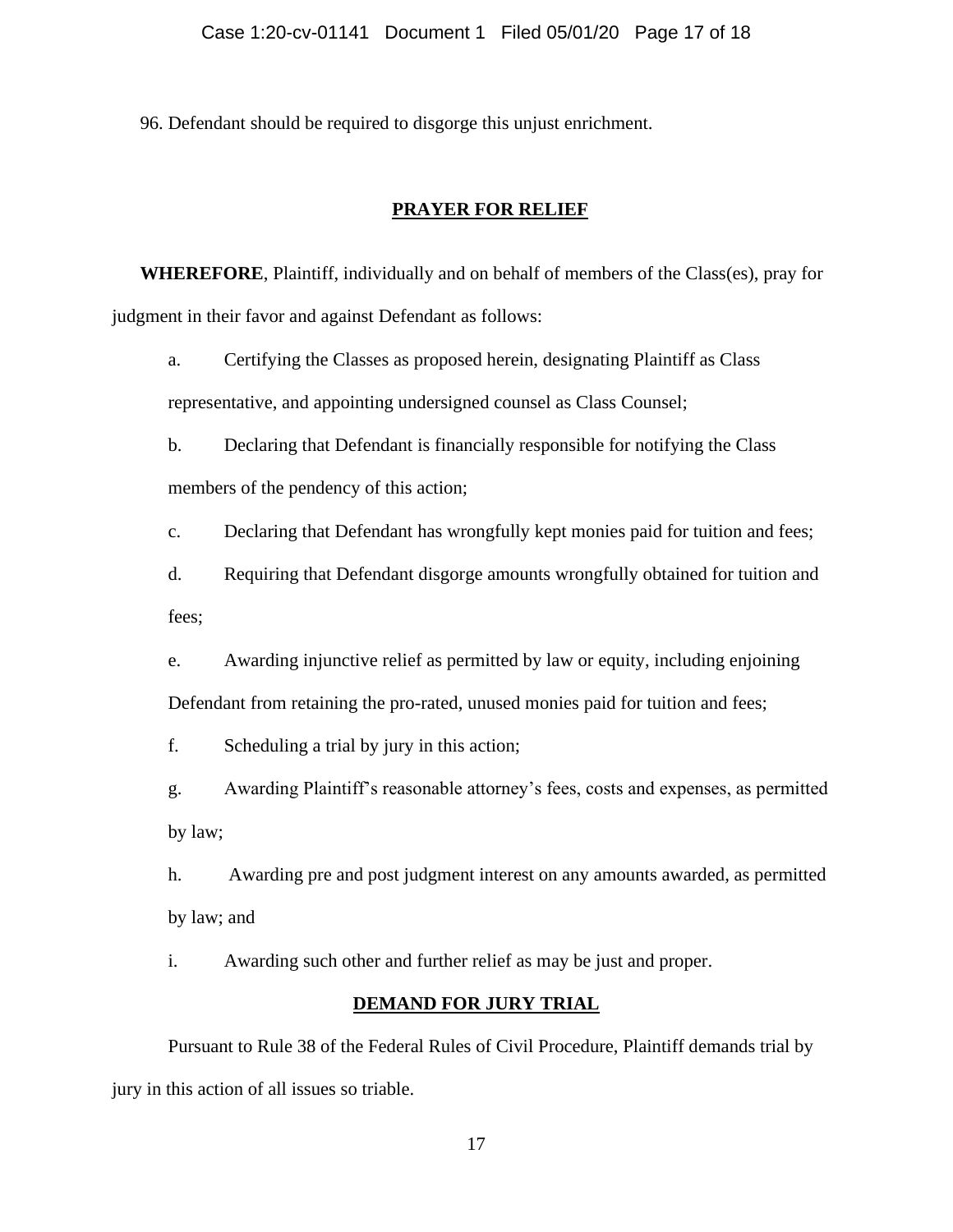[signature on following page]

This 1<sup>st</sup> day of May, 2020

## **Douglas & Boykin, PLLC**

BY: /s/ Curtis A. Boykin \_\_ 1850 M Street, NW, Suite 640 Washington, District of Columbia 20036 (202) 776-0370 caboykin@douglasboykin.com

-and-

## **ANASTOPOULO LAW FIRM, LLC**

Eric M. Poulin (*pro hac vice admission pending*) Roy T. Willey, IV (*pro hac vice admission pending*) 32 Ann Street Charleston, SC 29403 (843) 614-8888 eric@akimlawfirm.com roy@akimlawfirm.com

# **ATTORNEYS FOR PLAINTIFF(S)**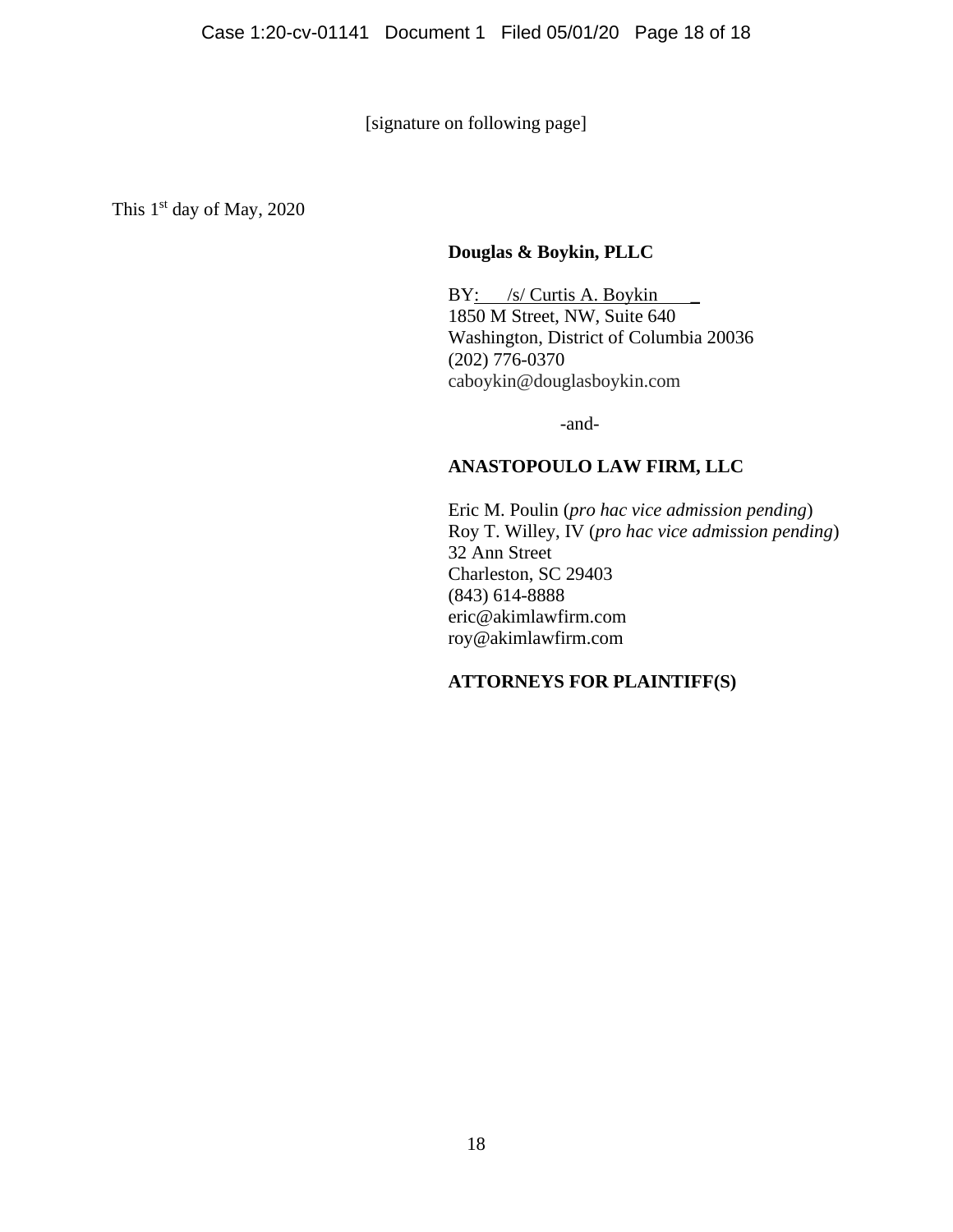| AO 440 (Rev. $06/12$ ; DC $3/15$ ) Summons in a Civil Action |  |
|--------------------------------------------------------------|--|
|--------------------------------------------------------------|--|

| <b>UNITED STATES DISTRICT COURT</b><br>for the<br>District of Columbia        |                  |  |  |  |
|-------------------------------------------------------------------------------|------------------|--|--|--|
| MAAZ QURESHI, individually and on behalf of all<br>others similarly situated, |                  |  |  |  |
| Plaintiff(s)<br>V.                                                            | Civil Action No. |  |  |  |
| AMERICAN UNIVERSITY                                                           |                  |  |  |  |
| Defendant(s)                                                                  |                  |  |  |  |
| <b>SUMMONS IN A CIVIL ACTION</b>                                              |                  |  |  |  |

To: (Defendant's name and address)

American University Office of the General Counsel 4400 Massachusetts Ave NW Washington, DC 20016

A lawsuit has been filed against you.

Within 21 days after service of this summons on you (not counting the day you received it) — or 60 days if you are the United States or a United States agency, or an officer or employee of the United States described in Fed. R. Civ. P. 12 (a)(2) or (3) — you must serve on the plaintiff an answer to the attached complaint or a motion under Rule 12 of the Federal Rules of Civil Procedure. The answer or motion must be served on the plaintiff or plaintiff's attorney, whose name and address are:

> Curtis A. Boykin Douglas & Boykin, PLLC 1850 M Street, NW, Suite 640 Washington, District of Columbia 20036

If you fail to respond, judgment by default will be entered against you for the relief demanded in the complaint. You also must file your answer or motion with the court.

*ANGELA D. CAESAR, CLERK OF COURT* 

Date:

*Signature of Clerk or Deputy Clerk*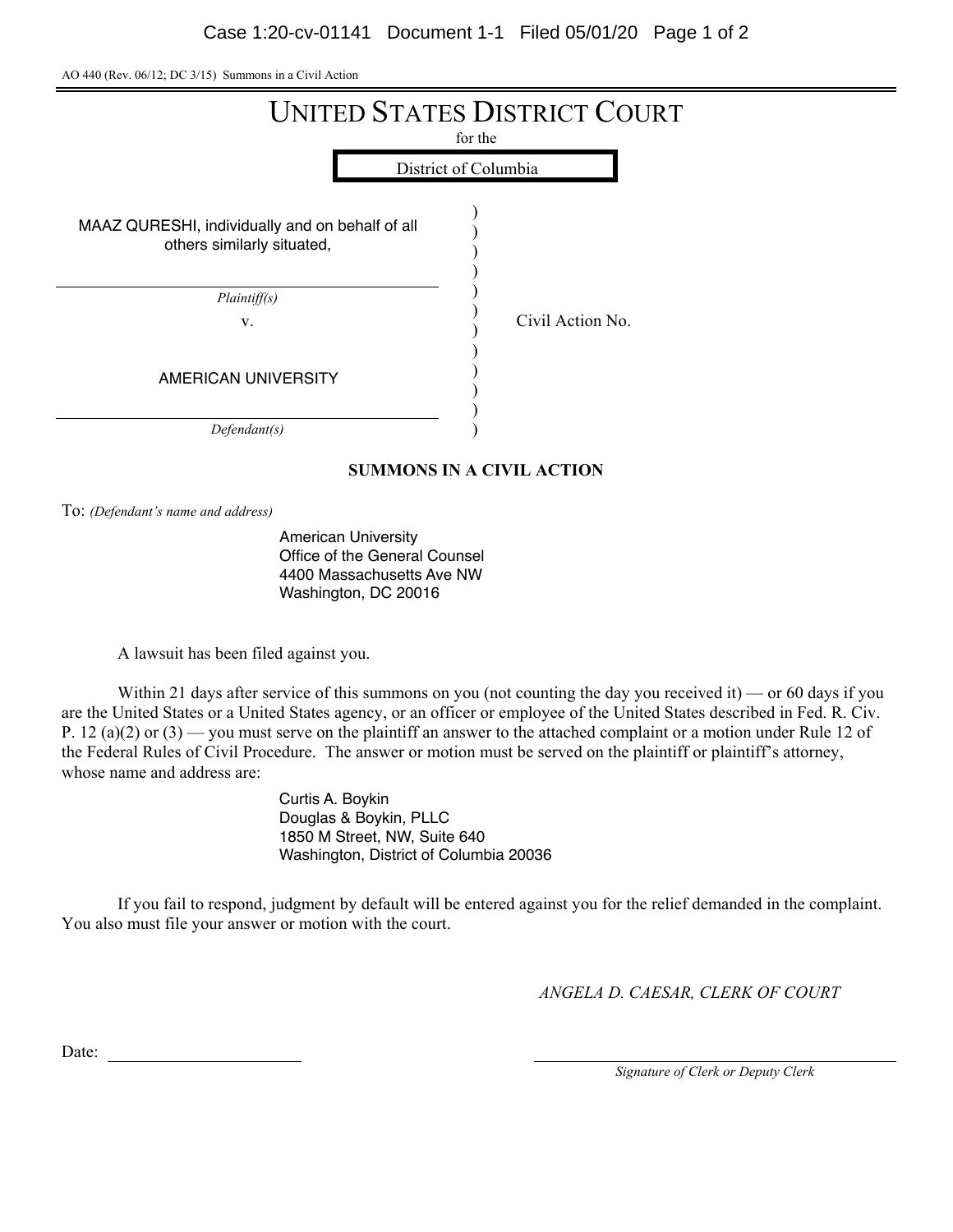AO 440 (Rev. 06/12) Summons in a Civil Action (Page 2)

Civil Action No.

## **PROOF OF SERVICE**

### *(This section should not be filed with the court unless required by Fed. R. Civ. P. 4 (l))*

|       |                              | This summons for (name of individual and title, if any)             |                                                                                             |                  |                 |
|-------|------------------------------|---------------------------------------------------------------------|---------------------------------------------------------------------------------------------|------------------|-----------------|
|       | was received by me on (date) |                                                                     |                                                                                             |                  |                 |
|       |                              | $\Box$ I personally served the summons on the individual at (place) |                                                                                             |                  |                 |
|       |                              |                                                                     | on (date)                                                                                   | $\frac{1}{2}$ or |                 |
|       |                              |                                                                     | $\Box$ I left the summons at the individual's residence or usual place of abode with (name) |                  |                 |
|       |                              |                                                                     | , a person of suitable age and discretion who resides there,                                |                  |                 |
|       | on (date)                    |                                                                     | , and mailed a copy to the individual's last known address; or                              |                  |                 |
|       |                              | $\Box$ I served the summons on (name of individual)                 |                                                                                             |                  | , who is        |
|       |                              |                                                                     | designated by law to accept service of process on behalf of (name of organization)          |                  |                 |
|       |                              |                                                                     | on (date)                                                                                   | $\frac{1}{2}$ or |                 |
|       |                              | $\Box$ I returned the summons unexecuted because                    | <u> 1989 - Johann Barbara, martxa amerikan personal (</u>                                   |                  | $\therefore$ or |
|       | $\Box$ Other (specify):      |                                                                     |                                                                                             |                  |                 |
|       |                              |                                                                     |                                                                                             |                  |                 |
|       | My fees are \$               | for travel and \$                                                   | for services, for a total of \$                                                             | 0.00             |                 |
|       |                              | I declare under penalty of perjury that this information is true.   |                                                                                             |                  |                 |
| Date: |                              |                                                                     |                                                                                             |                  |                 |
|       |                              |                                                                     | Server's signature                                                                          |                  |                 |
|       |                              |                                                                     | Printed name and title                                                                      |                  |                 |
|       |                              |                                                                     |                                                                                             |                  |                 |

Server's address

Additional information regarding attempted service, etc: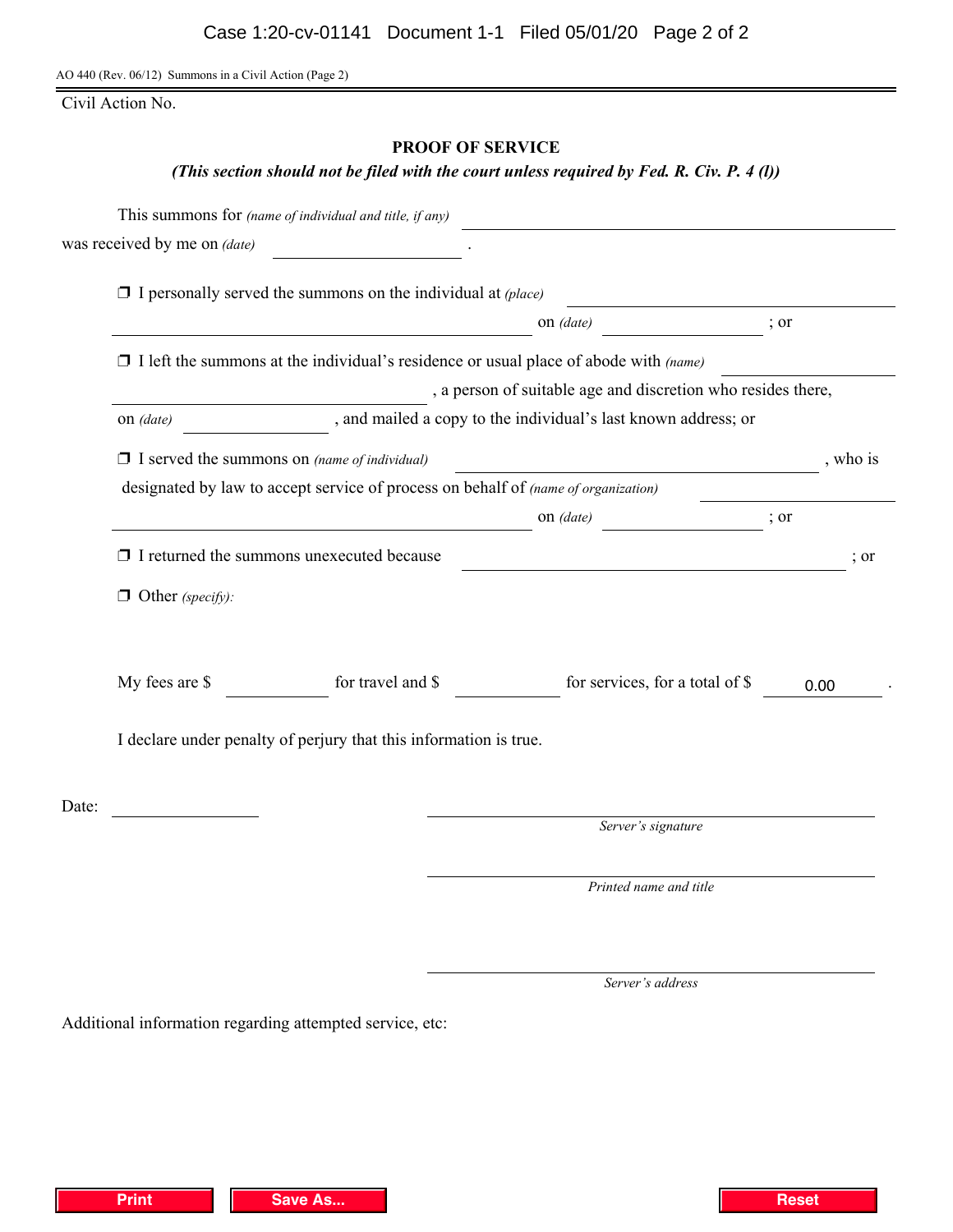# Case 1:20-cv-01141 Document 1-2 Filed 05/01/20 Page 1 of 2

**CIVIL COVER SHEET**

| JS-44 (Rev. 6/17 DC)                                                                                                                                                                                                                                                                                                                                                                                                                                                                                                                                                                                                                                                                                                                                                   |                                                                                                                                                                  |                                                                                                                                           |                                                                                                                                                                                                                                                                                                                                                                                                               |                            |                                                                                                                                                                                                                                                                                                                                                                                                                                                                                                                          |                                                                                                                                                           |                                                                                               |                   |                         |
|------------------------------------------------------------------------------------------------------------------------------------------------------------------------------------------------------------------------------------------------------------------------------------------------------------------------------------------------------------------------------------------------------------------------------------------------------------------------------------------------------------------------------------------------------------------------------------------------------------------------------------------------------------------------------------------------------------------------------------------------------------------------|------------------------------------------------------------------------------------------------------------------------------------------------------------------|-------------------------------------------------------------------------------------------------------------------------------------------|---------------------------------------------------------------------------------------------------------------------------------------------------------------------------------------------------------------------------------------------------------------------------------------------------------------------------------------------------------------------------------------------------------------|----------------------------|--------------------------------------------------------------------------------------------------------------------------------------------------------------------------------------------------------------------------------------------------------------------------------------------------------------------------------------------------------------------------------------------------------------------------------------------------------------------------------------------------------------------------|-----------------------------------------------------------------------------------------------------------------------------------------------------------|-----------------------------------------------------------------------------------------------|-------------------|-------------------------|
| <b>I.</b> (a) PLAINTIFFS                                                                                                                                                                                                                                                                                                                                                                                                                                                                                                                                                                                                                                                                                                                                               |                                                                                                                                                                  |                                                                                                                                           | <b>DEFENDANTS</b>                                                                                                                                                                                                                                                                                                                                                                                             |                            |                                                                                                                                                                                                                                                                                                                                                                                                                                                                                                                          |                                                                                                                                                           |                                                                                               |                   |                         |
| MAAZ QURESHI, individually and on behalf of all others<br>similarly situated                                                                                                                                                                                                                                                                                                                                                                                                                                                                                                                                                                                                                                                                                           |                                                                                                                                                                  |                                                                                                                                           | <b>AMERICAN UNIVERSITY</b>                                                                                                                                                                                                                                                                                                                                                                                    |                            |                                                                                                                                                                                                                                                                                                                                                                                                                                                                                                                          |                                                                                                                                                           |                                                                                               |                   |                         |
| (b) COUNTY OF RESIDENCE OF FIRST LISTED PLAINTIFF $\underline{88888}$<br>(EXCEPT IN U.S. PLAINTIFF CASES)                                                                                                                                                                                                                                                                                                                                                                                                                                                                                                                                                                                                                                                              |                                                                                                                                                                  |                                                                                                                                           | COUNTY OF RESIDENCE OF FIRST LISTED DEFENDANT<br>(IN U.S. PLAINTIFF CASES ONLY)<br>NOTE: IN LAND CONDEMNATION CASES, USE THE LOCATION OF THE TRACT OF LAND INVOLVED                                                                                                                                                                                                                                           |                            |                                                                                                                                                                                                                                                                                                                                                                                                                                                                                                                          |                                                                                                                                                           |                                                                                               |                   |                         |
| (c) ATTORNEYS (FIRM NAME, ADDRESS, AND TELEPHONE NUMBER)                                                                                                                                                                                                                                                                                                                                                                                                                                                                                                                                                                                                                                                                                                               |                                                                                                                                                                  |                                                                                                                                           | <b>ATTORNEYS (IF KNOWN)</b>                                                                                                                                                                                                                                                                                                                                                                                   |                            |                                                                                                                                                                                                                                                                                                                                                                                                                                                                                                                          |                                                                                                                                                           |                                                                                               |                   |                         |
| Curtis A. Boykin of Douglas & Boykin, PLLC<br>1850 M Street, NW, Suite 640<br>Washington, District of Columbia 20036<br>202-776-0370                                                                                                                                                                                                                                                                                                                                                                                                                                                                                                                                                                                                                                   |                                                                                                                                                                  |                                                                                                                                           | Unknown                                                                                                                                                                                                                                                                                                                                                                                                       |                            |                                                                                                                                                                                                                                                                                                                                                                                                                                                                                                                          |                                                                                                                                                           |                                                                                               |                   |                         |
| <b>II. BASIS OF JURISDICTION</b><br>(PLACE AN x IN ONE BOX ONLY)                                                                                                                                                                                                                                                                                                                                                                                                                                                                                                                                                                                                                                                                                                       |                                                                                                                                                                  | <b>III. CITIZENSHIP OF PRINCIPAL PARTIES (PLACE AN x IN ONE BOX FOR</b><br>PLAINTIFF AND ONE BOX FOR DEFENDANT) FOR DIVERSITY CASES ONLY! |                                                                                                                                                                                                                                                                                                                                                                                                               |                            |                                                                                                                                                                                                                                                                                                                                                                                                                                                                                                                          |                                                                                                                                                           |                                                                                               |                   |                         |
| 1 U.S. Government<br>Ω<br>Plaintiff                                                                                                                                                                                                                                                                                                                                                                                                                                                                                                                                                                                                                                                                                                                                    | 3 Federal Question<br>(U.S. Government Not a Party)                                                                                                              | Citizen of this State                                                                                                                     |                                                                                                                                                                                                                                                                                                                                                                                                               | <b>PTF</b><br>$\bigcirc$ 1 | <b>DFT</b><br>$\bigcirc$ 1                                                                                                                                                                                                                                                                                                                                                                                                                                                                                               |                                                                                                                                                           | Incorporated or Principal Place                                                               | <b>PTF</b><br>O 4 | <b>DFT</b><br>$\odot$ 4 |
| 2 U.S. Government<br>$\boldsymbol{\odot}$<br>Defendant                                                                                                                                                                                                                                                                                                                                                                                                                                                                                                                                                                                                                                                                                                                 | 4 Diversity<br>(Indicate Citizenship of                                                                                                                          |                                                                                                                                           | Citizen of Another State                                                                                                                                                                                                                                                                                                                                                                                      | $\odot$ 2                  | $\mathbf{O}$ 2                                                                                                                                                                                                                                                                                                                                                                                                                                                                                                           |                                                                                                                                                           | of Business in This State<br>Incorporated and Principal Place<br>of Business in Another State | $\bigcirc$ 5      | O <sub>5</sub>          |
|                                                                                                                                                                                                                                                                                                                                                                                                                                                                                                                                                                                                                                                                                                                                                                        | Parties in item III)                                                                                                                                             | Citizen or Subject of a<br>Foreign Country                                                                                                |                                                                                                                                                                                                                                                                                                                                                                                                               | $\bigcirc$ 3               | $\bigcirc$ 3                                                                                                                                                                                                                                                                                                                                                                                                                                                                                                             | Foreign Nation                                                                                                                                            |                                                                                               | Q 6               | $\bigcirc$ 6            |
|                                                                                                                                                                                                                                                                                                                                                                                                                                                                                                                                                                                                                                                                                                                                                                        | IV. CASE ASSIGNMENT AND NATURE OF SUIT<br>(Place an X in one category, A-N, that best represents your Cause of Action and one in a corresponding Nature of Suit) |                                                                                                                                           |                                                                                                                                                                                                                                                                                                                                                                                                               |                            |                                                                                                                                                                                                                                                                                                                                                                                                                                                                                                                          |                                                                                                                                                           |                                                                                               |                   |                         |
| O<br>A. Antitrust<br>О                                                                                                                                                                                                                                                                                                                                                                                                                                                                                                                                                                                                                                                                                                                                                 | <b>B.</b> Personal Injury/<br><b>Malpractice</b>                                                                                                                 | $\circ$                                                                                                                                   | C. Administrative Agency<br>Review                                                                                                                                                                                                                                                                                                                                                                            |                            |                                                                                                                                                                                                                                                                                                                                                                                                                                                                                                                          |                                                                                                                                                           | <b>O</b> D. Temporary Restraining<br>Order/Preliminary                                        |                   |                         |
| 410 Antitrust<br>310 Airplane<br>315 Airplane Product Liability<br>320 Assault, Libel & Slander<br>330 Federal Employers Liability<br>340 Marine<br><b>345 Marine Product Liability</b><br><b>350 Motor Vehicle</b><br>355 Motor Vehicle Product Liability<br>360 Other Personal Injury<br>362 Medical Malpractice<br><b>365 Product Liability</b><br>367 Health Care/Pharmaceutical<br><b>Personal Injury Product Liability</b><br><b>368 Asbestos Product Liability</b>                                                                                                                                                                                                                                                                                              |                                                                                                                                                                  |                                                                                                                                           | 151 Medicare Act<br><b>Social Security</b><br>861 HIA (1395ff)<br>862 Black Lung (923)<br>863 DIWC/DIWW $(405(g))$<br>864 SSID Title XVI<br>865 RSI (405(g))<br><b>Other Statutes</b><br>891 Agricultural Acts<br><b>893 Environmental Matters</b><br>890 Other Statutory Actions (If<br><b>Administrative Agency is</b><br>Involved)                                                                         |                            |                                                                                                                                                                                                                                                                                                                                                                                                                                                                                                                          | <b>Injunction</b><br>Any nature of suit from any category<br>may be selected for this category of<br>case assignment.<br>*(If Antitrust, then A governs)* |                                                                                               |                   |                         |
| $\bigcirc$ E. General Civil (Other)                                                                                                                                                                                                                                                                                                                                                                                                                                                                                                                                                                                                                                                                                                                                    | <b>OR</b>                                                                                                                                                        |                                                                                                                                           | <b>F.</b> Pro Se General Civil<br>$\circ$                                                                                                                                                                                                                                                                                                                                                                     |                            |                                                                                                                                                                                                                                                                                                                                                                                                                                                                                                                          |                                                                                                                                                           |                                                                                               |                   |                         |
| <b>Real Property</b><br><b>Bankruptcy</b><br>210 Land Condemnation<br>422 Appeal 27 USC 158<br>220 Foreclosure<br>423 Withdrawal 28 USC 157<br>230 Rent, Lease & Ejectment<br><b>Prisoner Petitions</b><br>240 Torts to Land<br>535 Death Penalty<br>245 Tort Product Liability<br>540 Mandamus & Other<br><b>290 All Other Real Property</b><br>550 Civil Rights<br><b>555 Prison Conditions</b><br><b>Personal Property</b><br>370 Other Fraud<br>560 Civil Detainee - Conditions<br>of Confinement<br>371 Truth in Lending<br>380 Other Personal Property<br><b>Property Rights</b><br><b>Damage</b><br>820 Copyrights<br>385 Property Damage<br>830 Patent<br><b>Product Liability</b><br>835 Patent - Abbreviated New<br><b>Drug Application</b><br>840 Trademark |                                                                                                                                                                  |                                                                                                                                           | <b>Federal Tax Suits</b><br>870 Taxes (US plaintiff or<br>defendant)<br>871 IRS-Third Party 26 USC<br>7609<br><b>Forfeiture/Penalty</b><br>625 Drug Related Seizure of<br>Property 21 USC 881<br>690 Other<br><b>Other Statutes</b><br>375 False Claims Act<br>376 Qui Tam (31 USC<br>3729(a)<br>400 State Reapportionment<br>430 Banks & Banking<br>450 Commerce/ICC<br>Rates/etc.<br><b>460 Deportation</b> |                            | <b>462 Naturalization</b><br><b>Application</b><br>465 Other Immigration<br><b>Actions</b><br>470 Racketeer Influenced<br>& Corrupt Organization<br><b>480 Consumer Credit</b><br>490 Cable/Satellite TV<br>850 Securities/Commodities/<br><b>Exchange</b><br>896 Arbitration<br>899 Administrative Procedure<br><b>Act/Review or Appeal of</b><br><b>Agency Decision</b><br>950 Constitutionality of State<br><b>Statutes</b><br>890 Other Statutory Actions<br>(if not administrative agency<br>review or Privacy Act) |                                                                                                                                                           |                                                                                               |                   |                         |